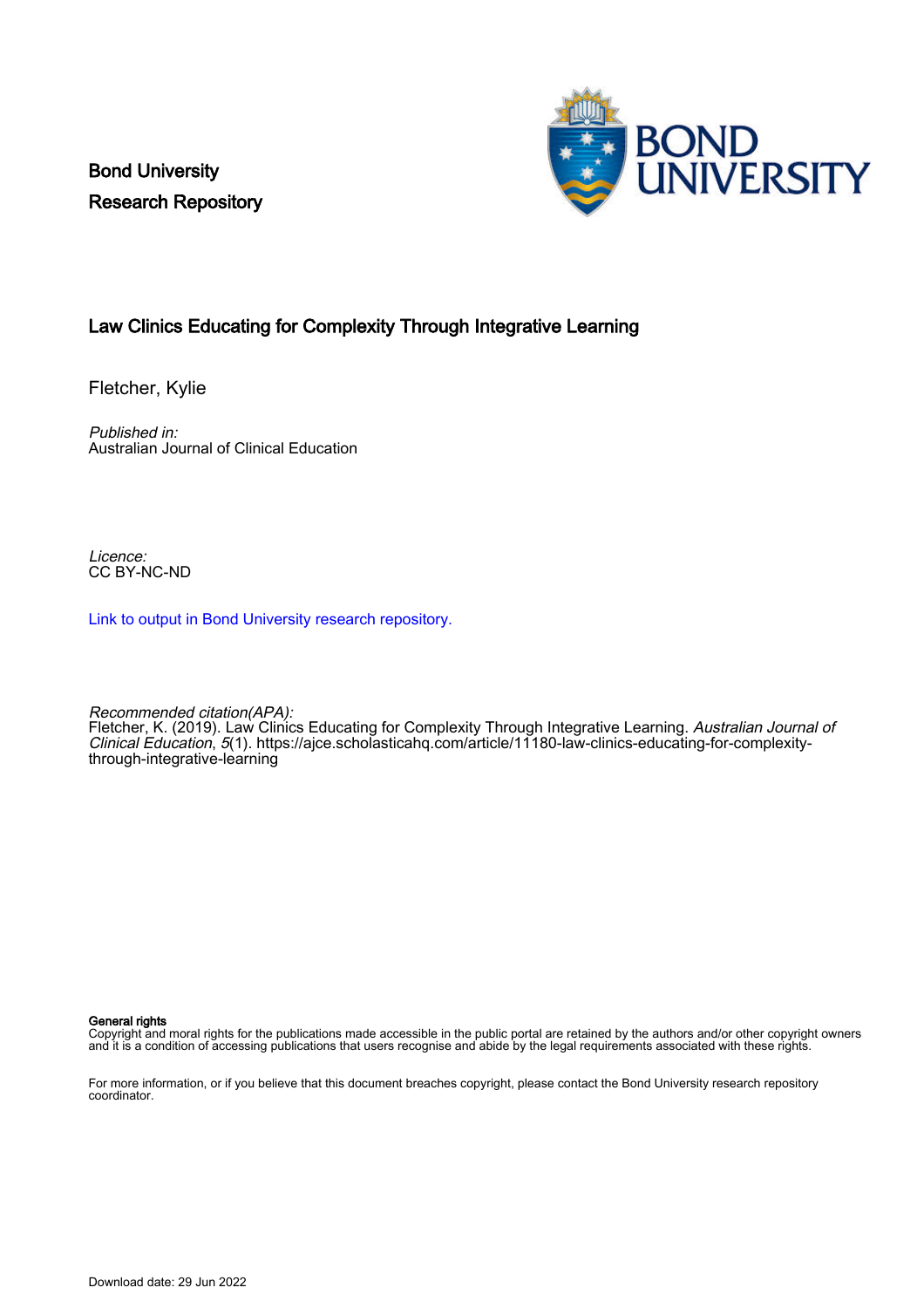Bond University

# Australian Journal of Clinical **Education**

Volume 5 Issue 1

2019

Law Clinics Educating for Complexity Through Integrative Learning

Kylie Fletcher Bond University

Follow this and additional works at: https://ajce.scholasticahq.com/



This work is licensed under a Creative Commons Attribution-Noncommercial-No Derivative Works 4.0 Licence.

 $\_$  , and the set of the set of the set of the set of the set of the set of the set of the set of the set of the set of the set of the set of the set of the set of the set of the set of the set of the set of the set of th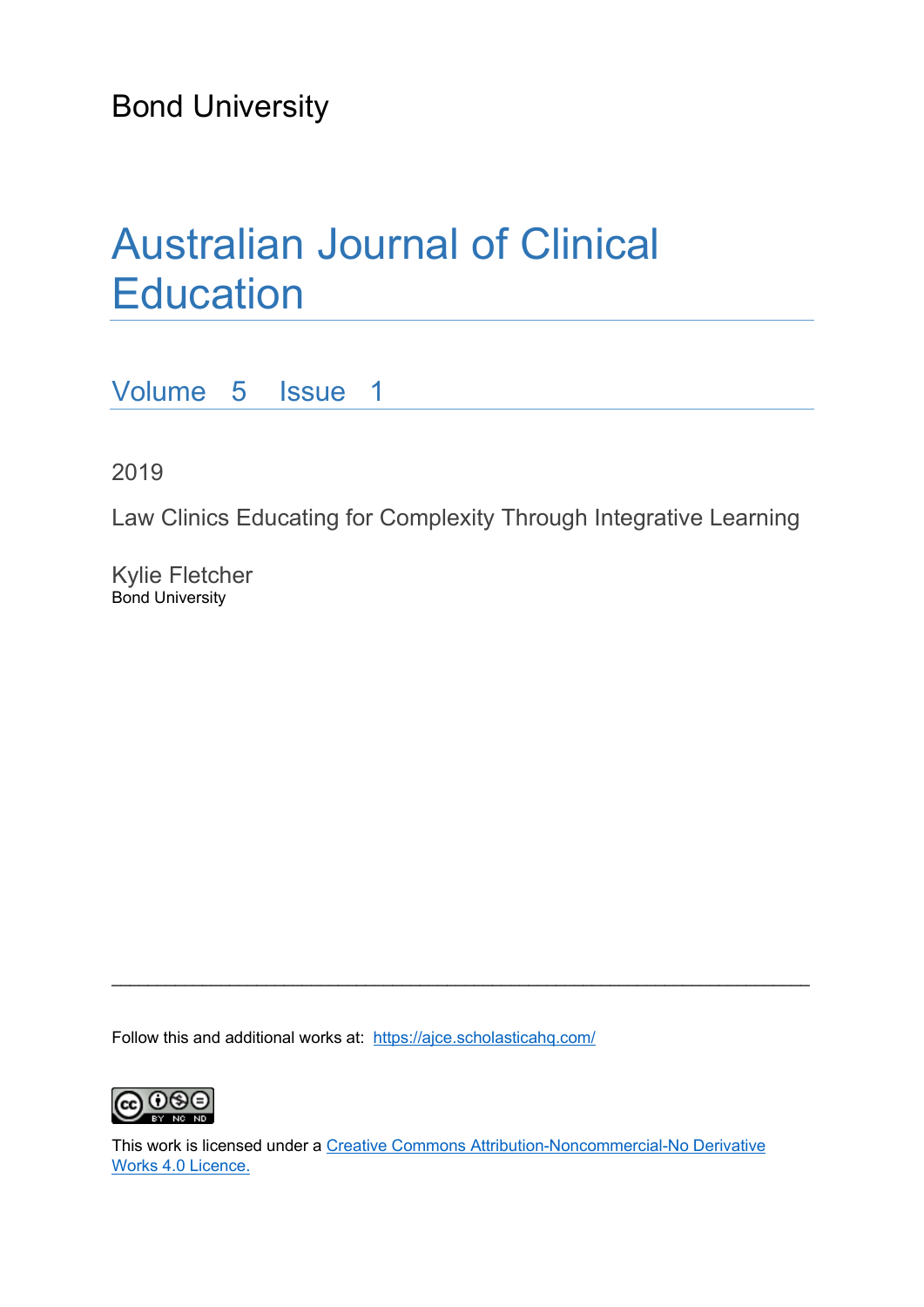**Law Clinics Educating for Complexity Through Integrative Learning**

**Kylie Fletcher**[∗](#page-2-0)

<span id="page-2-0"></span><sup>∗</sup> Assistant Professor, Faculty of Law, Bond University, Australia.

This research is supported by an Australian Government Research Training Program Scholarship. The author thanks the Australian Journal of Clinical Education's anonymous reviewers for their comments and editorial suggestions.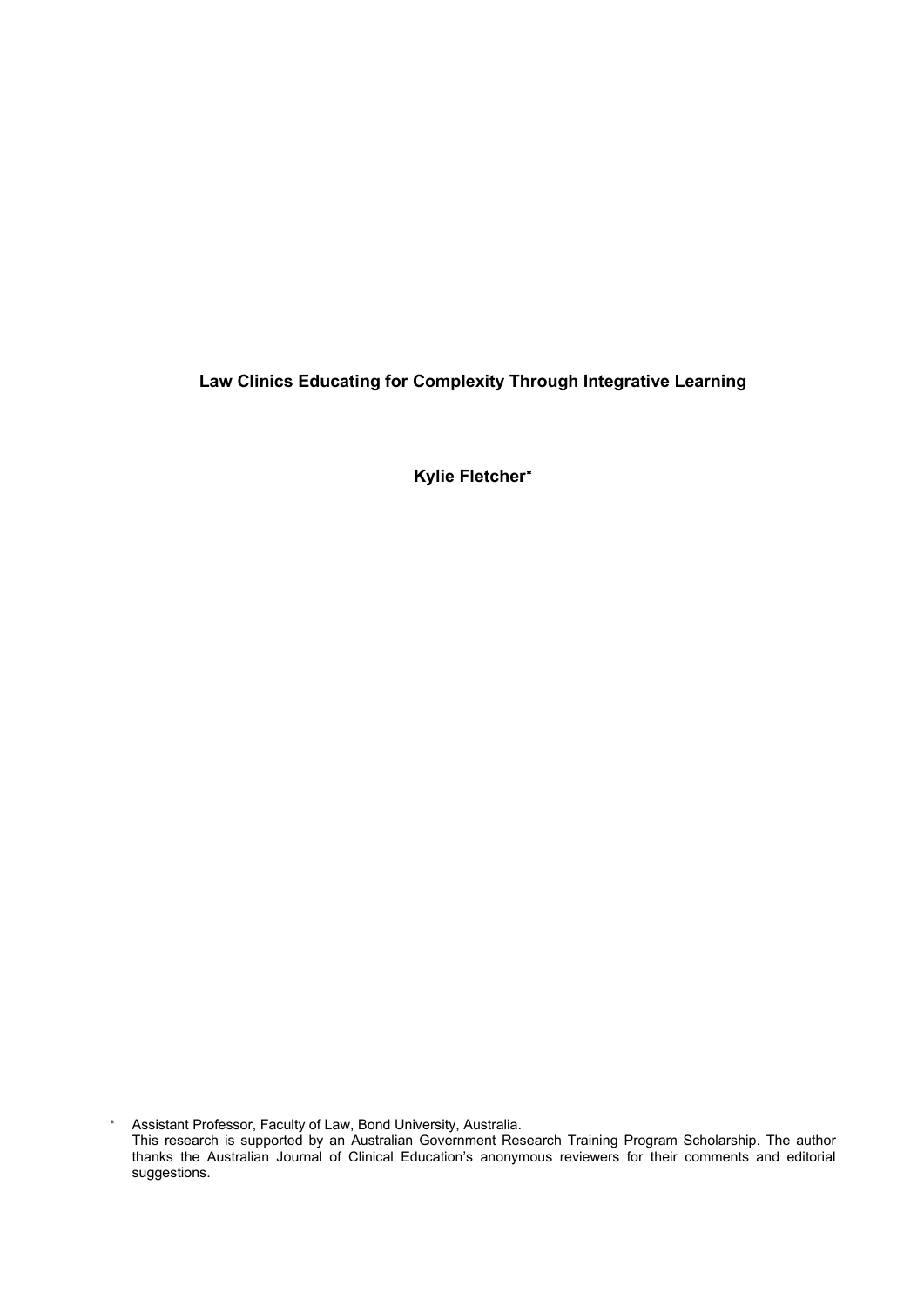## **Abstract**

When we view the legal education system as a complex system nested within the broader systems of law and society, it is clear that the law clinic offers unique value. The law clinic provides an opportunity for transparency across and a connection within and between the systems. This is due, in part, to the integrative learning experiences that are afforded within the law clinic setting. This article introduces the reader to the complex system of legal education and describes the environment in which it is nested. This article then discusses the importance of the law clinic from a complexity perspective by pointing to the various integrative learning experiences that are inherent within it. The article also draws on complexity scholarship in order to provide unique insights for the benefit of clinical legal educators.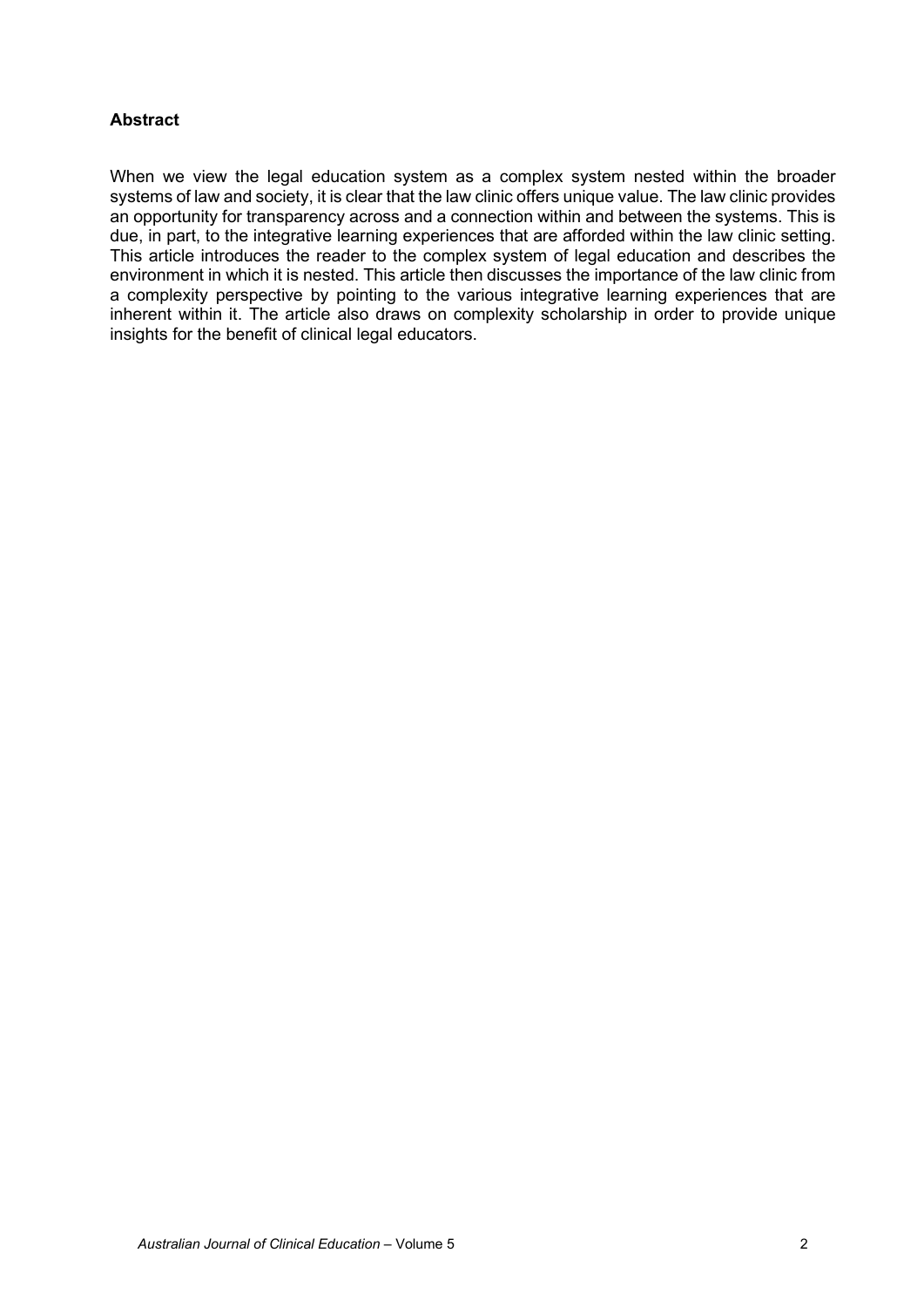#### **I INTRODUCTION**

This article considers law clinics through a complex systems lens in order to highlight the value that is derived by participating in such an experience. This article draws on complexity thinking to situate the legal education system within the broader complex systems of law and society and to recognise the unique role played by law clinics in assisting the student to traverse these systems. The article explains, through the application of that same theoretical framework, several of the integrative learning methods that are used by clinical legal educators in educating the student for the complex systems in which they will practice. While this article is primarily aimed at architects of law school curricula and clinical legal educators, clinical educators within other disciplines may also find this article of value. It is also hoped that this article will add value to the continuing discussions regarding the further integration of clinical legal education within the law school curriculum.[1](#page-4-0)

A significant number of Australian law schools offer clinical legal education opportunities to their students.[2](#page-4-1) Clinical legal education is often understood to be 'law school experiential learning that places students in the role of lawyers representing clients with legal questions or problems'.<sup>[3](#page-4-2)</sup> While some authors define clinical legal education to extend to learning that occurs in simulated environments, this article focuses on clinical legal education that places students under the supervision of a lawyer representing real clients.<sup>[4](#page-4-3)</sup> These opportunities are often referred to as law clinics. A law clinic is typically offered as a for-credit subject or as a volunteer opportunity. A student may be placed in a law clinic that is operating within an organisation (often, a not-for-profit organisation) that delivers a legal service. On the other hand, the law clinic itself may be a standalone clinic set up (often, by the university in partnership with others) to provide legal services. Students participate in activities such as client intakes, client interviewing, file management, legal research, the provision of verbal and written legal advice, letter writing, and making referrals. Students might also work on law reform submissions and community education campaigns. Students enrolled in a law clinic are supervised by a practicing lawyer. They also work closely with an academic educator who, among other things, coordinates the experience, facilitates curricular alignment, manages student welfare, and ensures that any academic learning objectives are met. Students undertaking clinical subjects that carry academic credit are required to submit assessments such as written reflections. These are typically assessed by the academic educator. The Council for Australian Law Deans has recognised the value of law clinics by requiring that law schools 'endeavour to provide … experiential learning opportunities' and 'seek to engage with the wider community' within the CALD Standards for Australian Law Schools.<sup>[5](#page-4-4)</sup> Both of these requirements 'include, for example, and so far as is practicable, clinical programs'.<sup>[6](#page-4-5)</sup>

While many scholars have discussed the benefits derived from participating in law clinics,<sup>[7](#page-4-6)</sup> there is very little literature considering law clinics though a complex systems lens. Ross describes the ground-breaking work of Professor Frank Remington in embedding a 'systems approach to clinical education' at the Frank J Remington Centre at the University of Wisconsin.[8](#page-4-7) It is the author's view that methodologies that recognise the complexity of systems, such as the one

<span id="page-4-0"></span><sup>1</sup> See, eg, Adrian Evans et al, *Australian Clinical Legal Education: Designing and Operating a Best Practice Clinical Program in an Australian Law School* (ANU Press, 2017) 39-40, 45, 60 and 62 and Svetlana German and Robert Pelltier, 'Clinical Legal Experience and the Benefits of Practical Training: Student Perspectives' in *The Future of*<br>Australian Legal Education (Thomson Reuters, 2018) 269, 269 and 292.

<span id="page-4-1"></span>Jackson Walkden-Brown and Lindsey Stevenson, 'Preparing for Practice: Clinical Legal Education through the Lens of Legal Education Discourse' (2018) 3(1) *Australian Journal of Clinical Education* 1, 1.<br><sup>3</sup> Evans et al (n 1) 41.<br><sup>4</sup> The approach taken by the author appears to be the generally accepted position: Evans et al (n 1) 44.

<span id="page-4-2"></span>

<span id="page-4-3"></span>

<span id="page-4-4"></span><sup>&</sup>lt;sup>5</sup> Council of Australian Law Deans, CALD Standards for Australian Law Schools (Council of Australian Law Deans, 2009) 4 and 12.<br><sup>6</sup> Ibid.<br><sup>7</sup> See, eg, Evans et al (n 1) 12-14 and Francina Cantatore, Linda Crane and Deborah Wilmoth, 'Defining Clinical

<span id="page-4-6"></span><span id="page-4-5"></span>

Education: Parallels in Practice' (2016) 1(2) *Australian Journal of Clinical Education* 1, 2.

<span id="page-4-7"></span><sup>8</sup> Meredith Ross, 'A "Systems" Approach to Clinical Legal Education' (2007) 13 *Clinical Law Review* 779.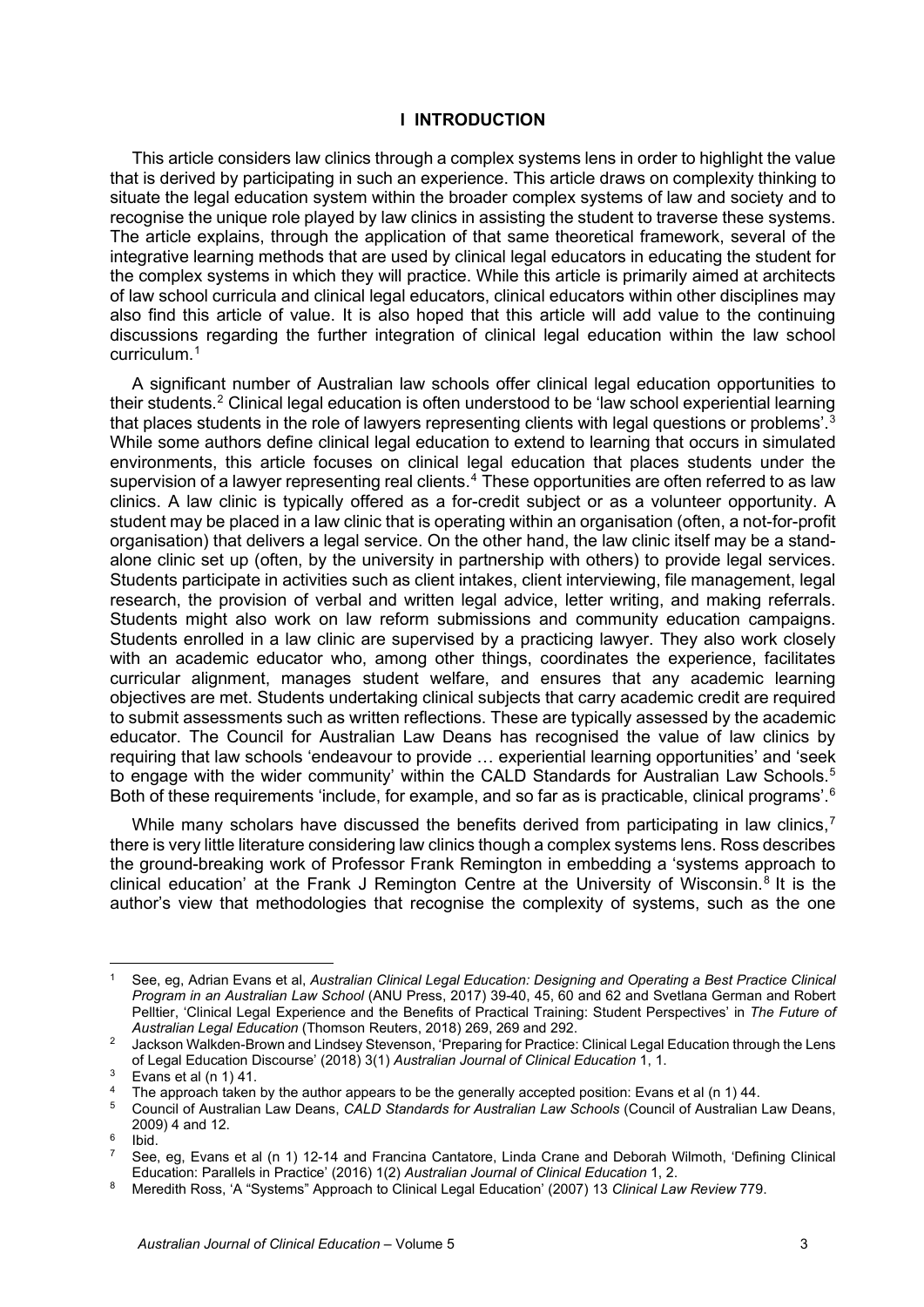described in Ross' article, warrant further attention, especially now that these approaches are rising in prominence in other disciplines.

Complexity science has been adopted in both the natural and social sciences. Most relevantly, for our purposes, it has also been adopted by educational scholars. Educational systems are complex systems nested within broader social systems.[9](#page-5-0) The legal education system is a complex system nested within the complex systems of law and society. Once one views this typography from a complex systems perspective, the law clinic stands out as delivering potentially unique value. Complexity thinking reveals the law clinic to be an opportunity that delivers transparency across and a connection within and between the systems. This is due, in part, to the integrative learning experiences that are afforded within the law clinic environment.

This article introduces the reader to the idea of, and identifies the legal education system as, a 'complex system'. The article then discusses the place of legal education nested within the broader complex systems of law and society. Finally, the article discusses various integrative learning experiences that are inherent within the law clinic experience from a complexity perspective and provides insights for clinical legal educators. This article does not discuss the complexity of learning itself, and nor does it offer a complexity critique of the various learning theories in the context of the law clinic. These are related topics that will likely form the basis of follow-up endeavours.

#### **II COMPLEX SYSTEMS**

In order to appreciate legal education as a complex system, one should first consider the general nature and operation of complex systems. It is somewhat challenging to define a complex system, in the typical sense, as that would necessitate simplification of the complex reality of the system.<sup>[10](#page-5-1)</sup> Instead of lingering within this conundrum of definitional circularly, most complexity scholars begin by describing a complex system. They do so in order to offer their readers a starting point to build upon, acknowledging the difficulties encountered when one seeks to reduce complexity for the sake of definition. There is no one universally recognised description or theory that informs the work in the field of complexity science.<sup>[11](#page-5-2)</sup> Levy describes a complex system as:

[O]ne whose component parts interact with sufficient intricacy that they cannot be predicted by standard linear equations; so many variables are at work in the system that its overall behaviour can only be understood as an emergent consequence of the holistic sum of all the myriad behaviours embedded within.<sup>[12](#page-5-3)</sup>

The 'component parts' are the 'agents', or participants, within the system.<sup>[13](#page-5-4)</sup> When complexity theory is applied in physiology, these agents may be organisms, cells, or biomolecules. When applied in sociology, these agents may be people. In social systems, there are human and nonhuman networks. The human network is the social network. The non-human networks include information networks.<sup>[14](#page-5-5)</sup> To put it in basic terms, the author suggests that the reader considers the complex system to be like a multi-dimensional model. The social network of people is the base model, and the non-human networks are overlays to that model that cannot be separated.

While the agents within a complex system are important, it is their interactions and the consequential behaviour of the system that sees it labelled as 'complex'. Complex systems are

<span id="page-5-0"></span><sup>9</sup> Eileen S Johnson, 'Ecological Systems and Complexity Theory: Toward an Alternative Model of Accountability in Education' (2008) 5(10) *Complicity: An International Journal of Complexity and Education* 1, 3 and 6.

<span id="page-5-1"></span><sup>10</sup> Julian Webb, 'Law, Ethics, and Complexity: Complexity Theory and the Normative Reconstruction of Law' (2005) 52 *Cleveland State Law Review* 227, 228 and 232.

<span id="page-5-2"></span><sup>11</sup> Ibid 228.

<span id="page-5-3"></span><sup>12</sup> Steven Levy, *Artificial Life: The Quest for New Creation* (Random House, 1992) 7-8. By way of further description, complex systems are generally recognised as having common traits. Cilliers' traits of a complex system are summarised in Paul Cilliers, 'Knowing Complex Systems' in Kurt Anders Richardson, *Managing Organizational Complexity* (IAP, 2005) 7, 8-9.

<span id="page-5-4"></span><sup>13</sup> Neil F Johnson, *Simply Complexity: A Clear Guide to Complexity Theory* (Oneworld, 2012) 13.

<span id="page-5-5"></span><sup>&</sup>lt;sup>14</sup> J B Ruhl and Daniel M Katz, 'Mapping Law's Complexity with "Legal Maps"' in Thomas Webb, Steven Wheatley and Jamie Murray (eds), *Complexity Theory and Law* (Routledge Ltd, 2018) 23, 33.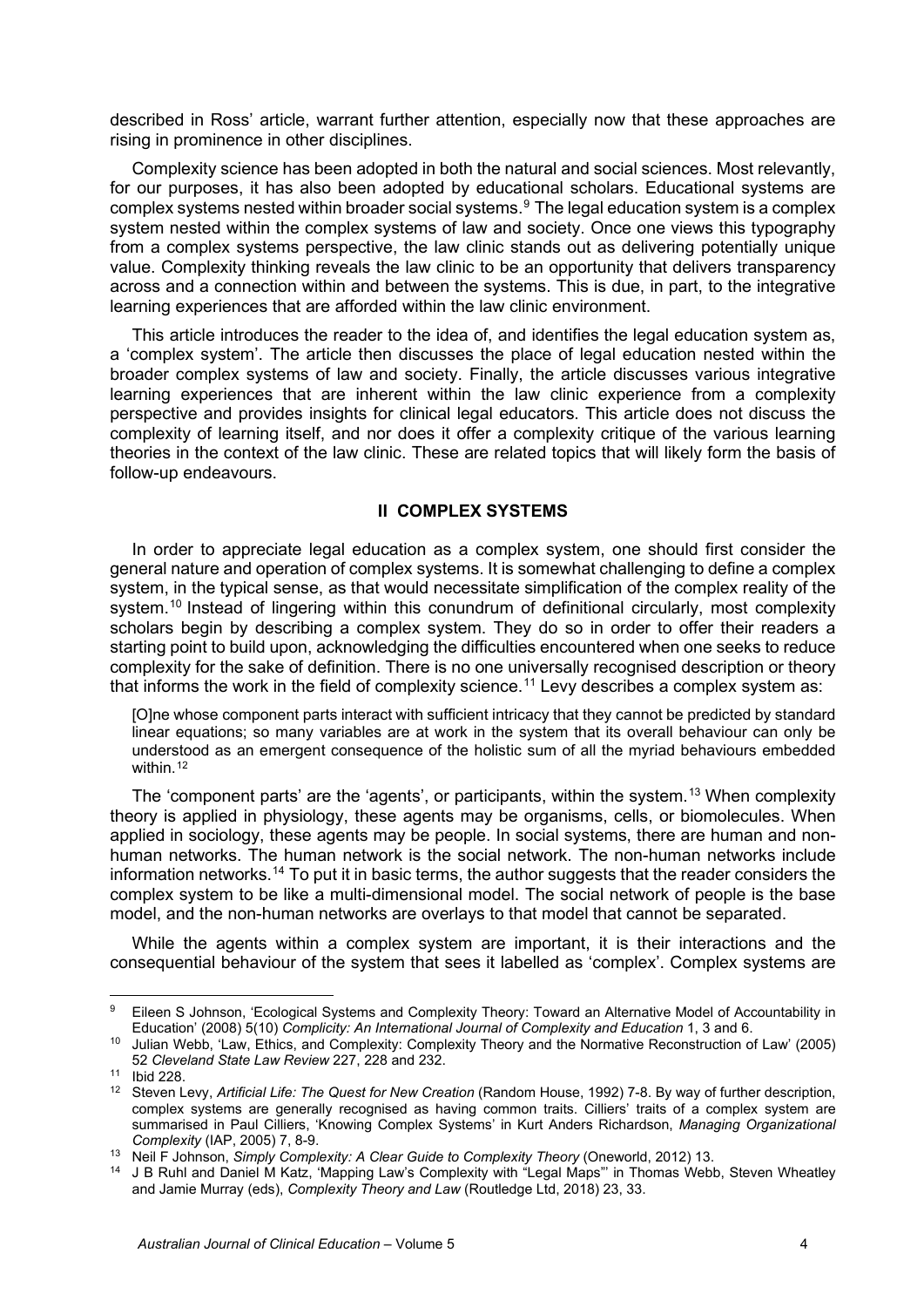dynamic, in that they 'emerge' in response to internal and environmental influences. [15](#page-6-0) The concept of emergence is recognised as a milestone complexity theory contribution.[16](#page-6-1) Emergence is usefully described by Johnson as:

[The system's] agents residing on the one scale start producing behaviours that lay one scale above them: ants create colonies; urbanities create neighbourhoods; simple pattern-recognition software learns how to recommend new books. The movement from low-level rules to higher-level sophistication is what we call emergence.<sup>[17](#page-6-2)</sup>

Due to the complexity of the system, an analysis of its individual agents does little to help one understand the system and its behaviour.<sup>[18](#page-6-3)</sup> In order to understand such systems, complexity thinking emphasises the interrelations between the agents and the systems themselves and focuses on the self-organisation and emergence that arises as a result of those interrelations.[19](#page-6-4) Given that complex systems display self-organisation and emergence, they are said to be 'more than the sum of [their] parts'.[20](#page-6-5)

## **III LEGAL EDUCATION AS A COMPLEX SYSTEM**

Complexity thinking has been applied to many disciplines. Complexity theory's provenance can be found in the natural sciences, cybernetics and mathematics.<sup>[21](#page-6-6)</sup> It has also been adapted for use within the social sciences.<sup>[22](#page-6-7)</sup> Social systems are recognised as complex systems.<sup>[23](#page-6-8)</sup> Social systems are inherently complex, or 'hyper-complex', due to the often undefinable nature of human relationships and interactions.[24](#page-6-9) Organisations are recognised as social systems that are 'artificial and socially constructed around a particular purpose'.<sup>[25](#page-6-10)</sup> Organisations are thus complex systems. In an organisational setting, complexity theory has been applied, for example, to organisational leadership.[26](#page-6-11)

Complexity theory is also developing to become a prominent theory with educationalists. Complexity theory has been applied to the philosophy of education and educational research.<sup>[27](#page-6-12)</sup> It has also been applied to learning and teaching.<sup>[28](#page-6-13)</sup> To broadly categorise, complexity theory is

<span id="page-6-0"></span><sup>15</sup> Keith Morrison, *School Leadership and Complexity Theory* (2002, Routledge) 12. The author thanks the Australian

<span id="page-6-1"></span> $16$  Mark Mason, 'What Is Complexity Theory and What Are Its Implications for Educational Change?' (2008) 40(1) *Educational Philosophy and Theory* 35, 37.

<span id="page-6-2"></span><sup>17</sup> Steven Johnson, *Emergence: The Connected Lives of Ants, Brains, Cities and Software* (Scribner, 2001) 18 cited

<span id="page-6-3"></span>in Mason (16) 37.<br><sup>18</sup> Beverley Ellis and Stuart Ian Herbert, 'Complex Adaptive Systems (CAS): An Overview of Key Elements, Characteristics and Application to Management Theory' (2011) 19(1) *Informatics in Primary Care* 33, 34.

<span id="page-6-4"></span><sup>19</sup> Christine Jorm and Chris Roberts, 'Using Complexity Theory to Guide Medical School Evaluations' (2018) 93(3) *Academic Medicine: Journal of the Association of American Medical Colleges* 399, 399-400.

<span id="page-6-5"></span><sup>20</sup> Fiona McKenzie, *Complex Adaptive Systems: Implications for Leaders, Organisations, Governments and Citizens* (Policy Briefing Paper No I, Australian Futures Project, May 2014) 2.

<span id="page-6-6"></span><sup>&</sup>lt;sup>21</sup> Ramray Bhat and Dharma Pally, 'Complexity: The Organizing Principle at the Interface of Biological (Dis)order' (2017) 96(3) *Journal of Genetics* 431, 432.

<sup>22</sup> See, eg, David Byrne, *Complexity Theory and the Social Sciences: The State of the Art* (Routledge, 1998).

<span id="page-6-8"></span><span id="page-6-7"></span><sup>23</sup> John H Miller and Scott Page, *Complex Adaptive Systems: An Introduction to Computational Models of Social Life* (Princeton University Press, 2007) 10.

<span id="page-6-9"></span><sup>24</sup> Christopher Koliba et al, 'Complexity Theory and Systems Analysis' in Christopher Ansell and Jacob Torfing (eds), *Handbook on Theories of Governance* (Edward Elgar, 2016) 364, 367; Louis Klein, 'Understanding Social Systems Research' in Mohamed Nemiche and Mohamed Essaaidi (eds) *Advances in Complex Societal, Environmental and Engineered Systems* (Springer, 2016) 51, 52.

<span id="page-6-10"></span><sup>25</sup> Elizabeth Anne Eppel, *The Contribution of Complexity Theory to Understanding and Explaining Policy Processes: A Study of Tertiary Education Policy Processes in New Zealand* (PhD Thesis, Victoria University of Wellington,

<span id="page-6-11"></span><sup>&</sup>lt;sup>26</sup> See, eg, the collected works published in Mary Uhl-Bein and Russ Marion (eds), *Complexity Leadership Part 1: Conceptual Foundations* (Information Age Publishing, 2008).<br>See, eg, Mark Mason, 'Complexity Theory and the Philosophy of Education' (2008) 40(1) *Educational Philosophy* 

<span id="page-6-12"></span>*and Theory* 4 and Keith Morrison 'Educational Philosophy and the Challenge of Complexity Theory' (2008) 40(1) *Educational Philosophy and Theory* 19.

<span id="page-6-13"></span><sup>28</sup> See, eg, Brent Davis and Dennis Sumara, *Complexity and Education Inquiries into Learning, Teaching, and Research* (Taylor and Francis, 2014).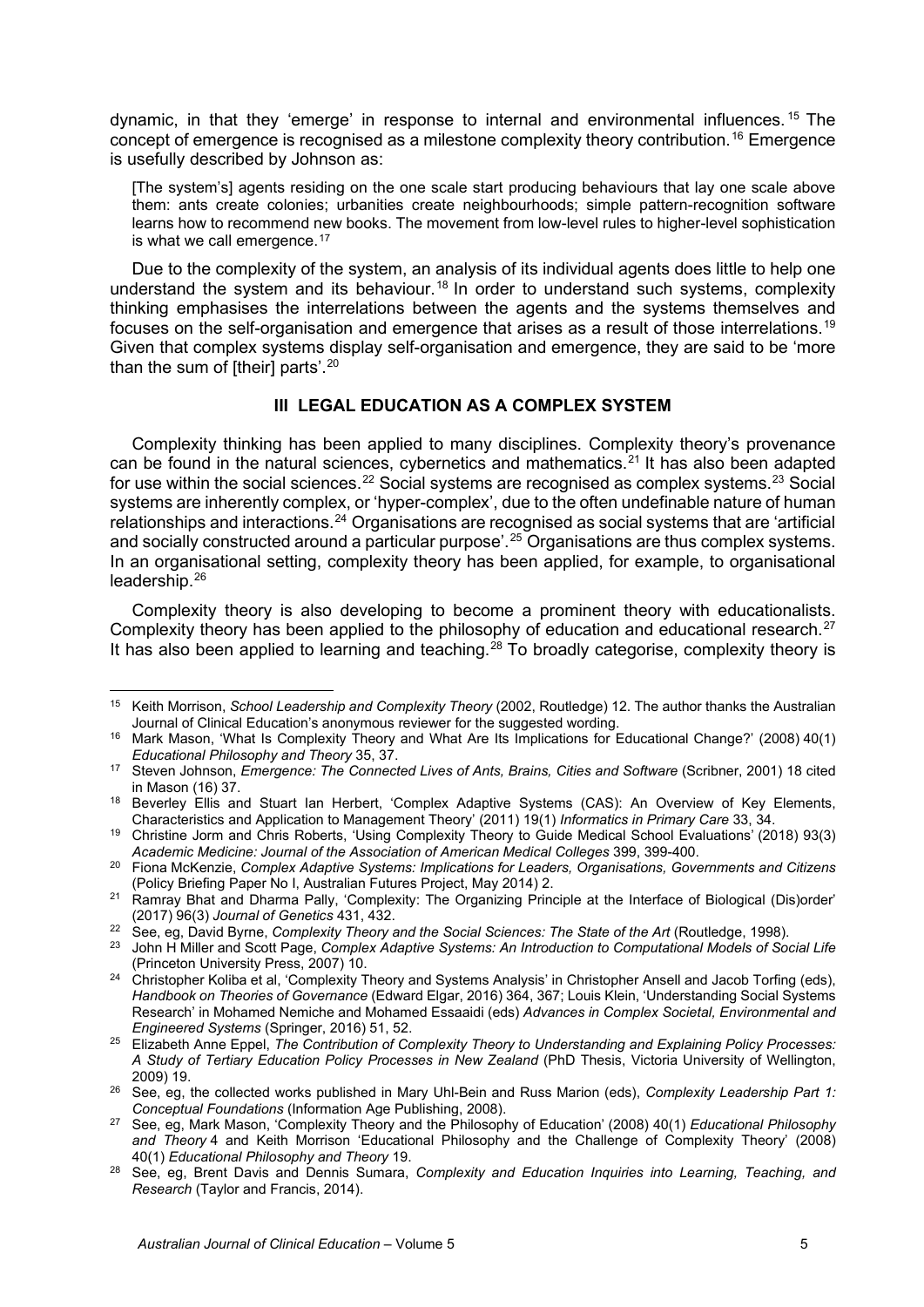relevant in pursuing two main challenges that arise in an educational context: 1) the complexity of educational systems (the complexity of the systems in which education is provided); and 2) the complexity of education (for example, the complexity of learning and teaching, and educational content).[29](#page-7-0)

The Organisation for Economic Co-operation and Development (the OECD), through its Directorate for Education and Skills, has made significant contributions to the collective literature that considers the increasing complexity of educational systems and education. Initially, these contributions were made available through working articles published as part of the OECD's Education Working Article Series.<sup>[30](#page-7-1)</sup> More recently, the OECD's Centre for Educational Research and Innovation published the results of its Governing Complex Education Systems Project.<sup>[31](#page-7-2)</sup> This substantial work recognises the complexity of educational governance systems and proposes that reform in such systems be considered through a complexity lens.

Blanchenay states that 'education systems are in fact complex systems — that is, networks of interdependently linked actors whose actions affect all other actors, and which evolve, adapt and reorganise themselves'. [32](#page-7-3) Generally speaking, educational systems are recognised as being complex systems.[33](#page-7-4) National education systems — which deliver primary, secondary and tertiary education — are complex systems.<sup>[34](#page-7-5)</sup> The various sub-systems within an educational system can also be identified as complex systems.<sup>[35](#page-7-6)</sup> This is consistent with the idea that systems are nested within other systems.<sup>[36](#page-7-7)</sup> It is also consistent with the slightly alternative idea that a system's environment is made up of other systems. $37$  Higher education systems are complex systems.  $38$ In fact, systems thinking is recognised for its potential to inform answers to numerous questions that arise in a higher education context.<sup>[39](#page-7-10)</sup> The interacting agents of a higher education system are, for example, 'students, faculty, administrative units, courses and [information technology]'.<sup>[40](#page-7-11)</sup> Just like other organisations such as schools,  $41$  universities are recognised as being complex systems.<sup>[42](#page-7-13)</sup> Drilling down to lower-order sub-systems, higher-educational programs, such as

<span id="page-7-13"></span>42 [Rómulo](https://www.emerald.com/insight/search?q=R%C3%B3mulo%20Pinheiro) Pinheiro and Mitchell Young, 'The University as an Adaptive Resilient Organization: A Complex Systems Perspective' in Jeroen Huisman and Malcolm Tight (eds) *Theory and Method in Higher Education Research* (Emerald Publishing Limited, 2017) Vol 3, 119.

<span id="page-7-0"></span><sup>&</sup>lt;sup>29</sup> Jim Kaput et al, 'Two Roles for Complex Systems in Education: Mainstream Content and Means for Understanding the Educational System Itself' *Planning Documents for a National Initiative on Complex Systems in K-16 Education* (Web Page) <https://necsi.edu/two-roles-for-complex-systems-in-education>.

<span id="page-7-1"></span><sup>&</sup>lt;sup>30</sup> See, eg, Sean Synder, 'The Simple, the Complicated, and the Complex: Educational Reform Through the Lens of Complexity Theory' (OECD Education Working Article No 96, Organisation for Economic Co-operation and Development, 12 December 2013).

<span id="page-7-2"></span><sup>31</sup> Tracy Burns and Florian Koster (eds), *Governing Education in a Complex World, Educational Research and Innovation* (OEDC Publishing, 2016).

<span id="page-7-3"></span><sup>32</sup> Patrick Blanchenay, 'Policy Experimentation in Complex Education Systems' in Tracy Burns and Florian Koster (eds), *Governing Education in a Complex World, Educational Research and Innovation* (OEDC Publishing, 2016) 161, 162.

<span id="page-7-4"></span><sup>33</sup> Lucie Cerna, 'Innovation, Governance and Reform in Education' (Conference Background Article, OECD Centre for Education Research and Innovation Conference, 3-5 November 2014, Paris) 16-9.

<span id="page-7-5"></span><sup>&</sup>lt;sup>34</sup> Mihály Fazekas and Tracy Burns, 'Exploring the Complex Interaction Between Governance Knowledge in Education' (OECD Education Working Paper No 67, Organisation for Economic Cooperation and Development, 2012) 7. 35 Marilyn Cochran-Smith et al, 'The Challenge and Promise of Complexity Theory for Teacher Education

<span id="page-7-6"></span>Research' (2014) 116(5) *Teachers College Record* 1, 6.

<span id="page-7-7"></span><sup>&</sup>lt;sup>36</sup> Nastaran Keshavarz et al, 'Schools as Social Complex Adaptive Systems: A New Way to Understand the<br>Challenges of Introducing Health Promoting Schools Concept' (2010) 70 Social Science & Medicine 1467, 1468.

<span id="page-7-8"></span><sup>&</sup>lt;sup>37</sup> Sylvia Walby, 'Complexity Theory, Systems Theory, and Multiple Intersecting Social Inequalities' (2007) 37(4) *Philosophy of the Social Sciences* 449, 458-9.

<span id="page-7-9"></span><sup>38</sup> Elena Hadzieva et al, 'Higher Education from a Complexity Theory Perspective' in *Conference Proceedings from the International Scientific Conference, The Education at the Crossroads – Conditions, Challenges, Solutions and Perspectives, 10-11 November 2007* (Macedonian Science Society, 2008) 41, 42.

<span id="page-7-10"></span><sup>39</sup> John M Smart and Willard B Spalding, 'Concepts of Systems and Higher Education' (1970) 34(2) *The Educational* 

<span id="page-7-11"></span>*Forum* 167, 170. 40 Munir Mandviwalla and David Schuff 'Reimagining the Higher Education Experience as a Socially-Enabled Complex Adaptive System' in *2014 4th Hawaii International Conference on System Science* (IEEE Computer Society, 2014) 4546, 4548.

<span id="page-7-12"></span><sup>41</sup> Morrison (n 27) 22; Davis and Sumara (n 28) 5-6; Johnson (n 9) 6; Keshavarz et al (n 36) 1473.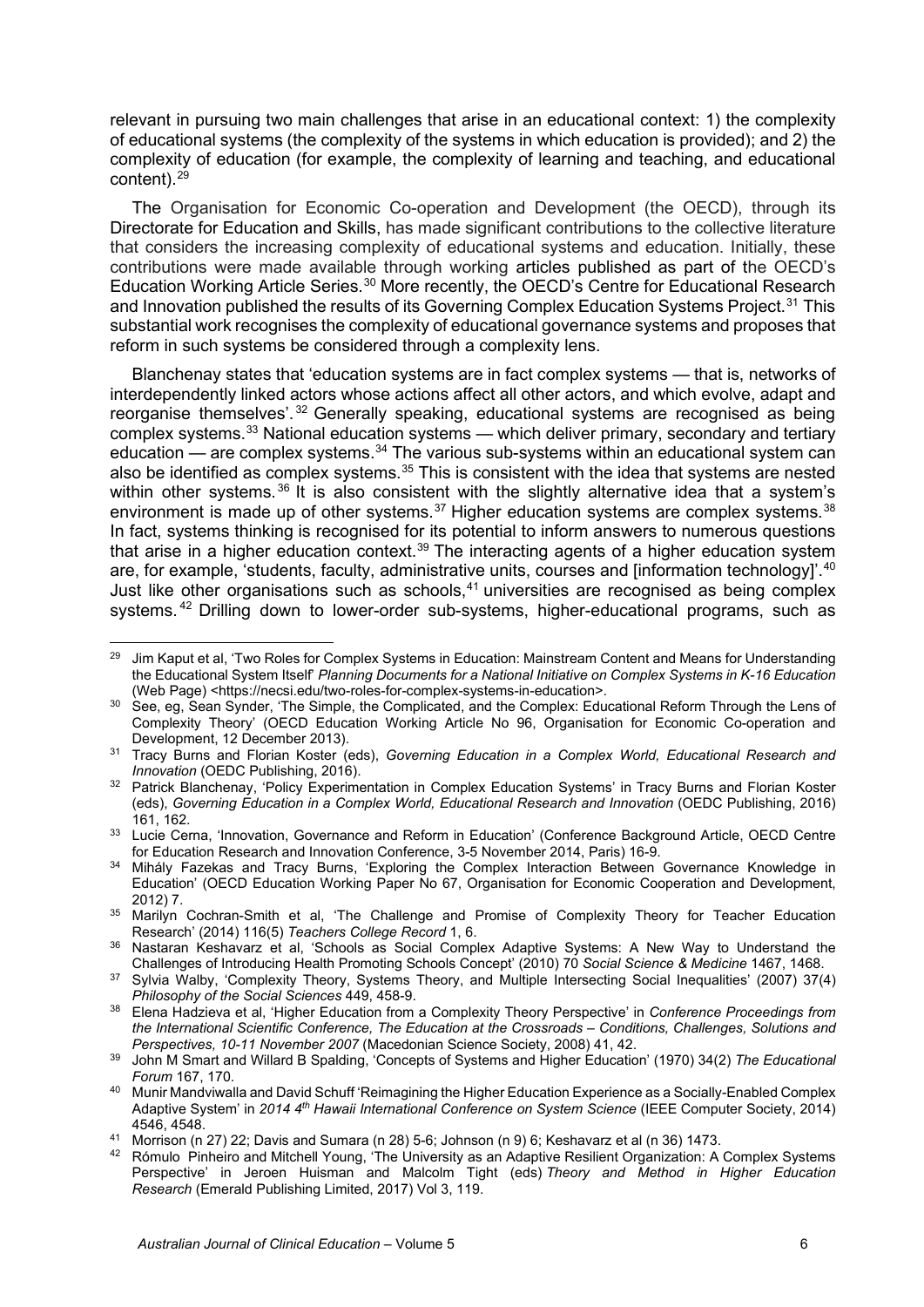undergraduate degrees, are complex systems. $43$  Classes are also complex systems. $44$  Webb recognises that legal education is a complex system,<sup>[45](#page-8-2)</sup> and its various sub-systems are similarly complex.

## **IV LEGAL EDUCATION AS A NESTED SYSTEM**

The legal education system is not solitary and insulated.<sup>[46](#page-8-3)</sup> The system is an 'open system' in that it 'exchange[s] energy or information with [its] environment'.[47](#page-8-4) As touched on above, some theorists classify systems as being 'nested' within in other systems. Others, instead, identify a system's environment as being made up of other systems. In the context of legal education, what might these other systems be? Or, to put it another way; what systems form the environment of the legal education system? What environment 'constrains and enables [the] activities [of the system]'?[48](#page-8-5)

Teacher education is recognised as being nested within the education system.<sup>[49](#page-8-6)</sup> Similarly, the legal education system is nested within the law system. Webb describes the legal education system as 'existiing] within an environment over which it may have some influence, but little control'. [50](#page-8-7) The Australian Learning and Teaching Council developed the Threshold Learning Outcomes (TLOs) for various disciplines, including law.<sup>[51](#page-8-8)</sup> The TLOs 'represent what a graduate is expected to know, understand and be able to do as a result of learning' within the relevant program. [52](#page-8-9) In drafting the TLOs, there was acknowledgement of the vital role played by universities in preparing students for legal practice.<sup>[53](#page-8-10)</sup> The legal profession is a stakeholder in legal education.[54](#page-8-11) Students study law, which is, to some extent, a product of the legal profession. The profession prescribes admission requirements that influence the content taught by law schools. A number of students pursuing careers in the profession select and tailor their experiences to meet the perceived demands of their future employers. It is evident that energy or information moves from the profession to the legal education system. However, energy or information also moves from the legal education system to the profession. Tilbury reminds us of this when he says that 'the formative influence of legal education on later actors in the legal process is critically important in shaping any legal system'.[55](#page-8-12)

Law is regarded as a complex system.<sup>[56](#page-8-13)</sup> In fact, a recent collection of scholarly works discusses complexity and the law in some detail.[57](#page-8-14) The agents in the law system are described

- <span id="page-8-6"></span>
- 

<sup>43</sup> Elly Govers, 'Embracing Complexity of Educational Programs' (2016) *Cogent Education* 1, 3.

<span id="page-8-1"></span><span id="page-8-0"></span><sup>44</sup> Craig Newell, 'The Class as a Learning Entity (Complex Adaptive System): An Idea From Complexity Science and Educational Research' (2008) 2 *Simon Fraser University Educational Review* 5. 45 Julian Webb, 'Why Learning is a Complex Business', *The Higher Education Academy, UK Centre for Legal* 

<span id="page-8-2"></span>*Education* (Conference Paper, 2004) <http://ials.sas.ac.uk/ukcle/78.158.56.101/archive/law/learning-inlaw-annualconference/2004/papers/webb/index.html>.

<span id="page-8-8"></span><span id="page-8-7"></span>

<span id="page-8-5"></span><span id="page-8-4"></span><span id="page-8-3"></span><sup>&</sup>lt;sup>47</sup> Cilliers (n 12) 8.<br><sup>48</sup> Mandviwalla and Schuff (n 40) 4548.<br><sup>49</sup> Cochran-Smith et al (n 35) 7.<br><sup>50</sup> Webb (n 45).<br><sup>51</sup> Sally Kift and Mark Israel, *Bachelor of Laws Learning and Teaching Academic Standards Statement (* Learning and Teaching Council, 2010).<br>
<sup>52</sup> Ibid 9.<br>
<sup>53</sup> Ibid 8.

<span id="page-8-9"></span>

<span id="page-8-11"></span><span id="page-8-10"></span><sup>54</sup> Fiona Cowie, 'Introduction: Contextualising Stakeholders in the Law School' in Fiona Cownie (ed) *Stakeholders in the Law School* (Hart Publishing, 2010) 1, 9-11 and Andy Boon and Julian Webb, 'The Legal Profession as Stakeholders in the Academy in England and Wales' in Fiona Cownie (ed) *Stakeholders in the Law School* (Hart Publishing, 210).

<span id="page-8-12"></span><sup>55</sup> Michael Tilbury, 'Marion Dixon, Thirty Up: The Story of the UNSW Law School 1971–2001' (2002) 25 *University of New South Wales Law Journal* 255, 259.

<span id="page-8-13"></span><sup>56</sup> Webb (n 10) 232-8; J B Ruhl, 'Law's Complexity: A Primer' (2008) 24 *Georgia State University Law Review* 885, 897-901; Complexity theory has been applied to a number of legal disciplines. A useful list is provided by Ruhl and Katz in J B Ruhl and Daniel M Katz, 'Measuring, Monitoring, and Managing Legal Complexity' (2015) 101 *Iowa Law Review* 191, 205-6.

<span id="page-8-14"></span><sup>57</sup> Thomas E Webb and Steven Wheatley (eds), *Complexity Theory and the Law, Mapping an Emergent Jurisprudence* (Routledge, 2018).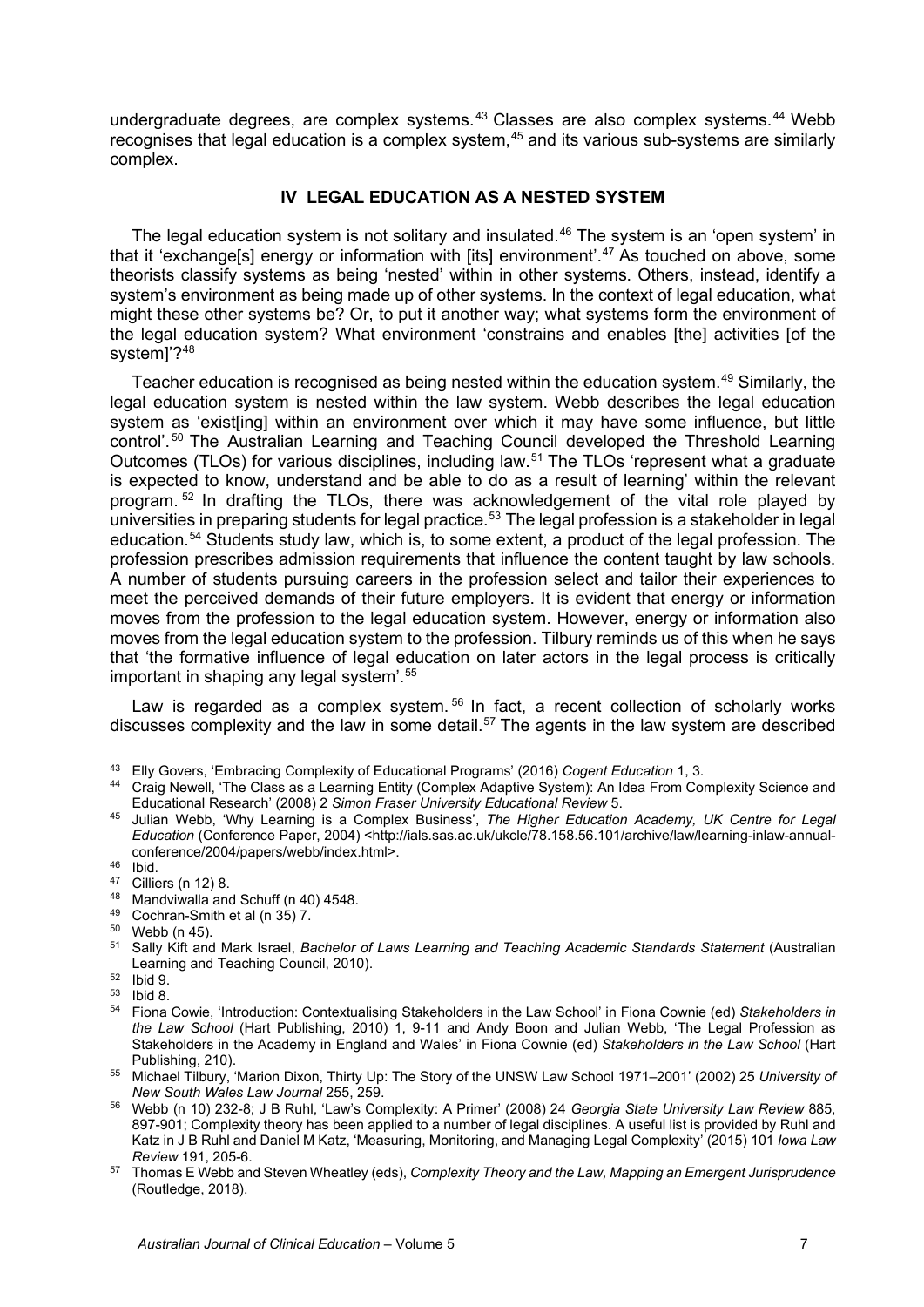in an early chapter of that collection as including institutions and individuals with legal roles.<sup>[58](#page-9-0)</sup> The law is also an agent.<sup>[59](#page-9-1)</sup> The system is described as complex because it is an 'emergent, selforganising system in which an interactive network of many parts — actors, institutions and 'systems' — operate with no overall guiding hand, giving rise to complex collective behaviours that can be observed in patterns of law communications'. [60](#page-9-2) Among other things, the system of law is a system of clients, lawyers, law firms, courts and regulators — of human and institutional interactions and influences — of values, beliefs and ethics — of principles, policies and rules of mandates and discretions — of social contexts. The agents within the system interact in nonlinear ways.  $61$  The interactions are 'rich' in that they effect various other agents within the system.<sup>[62](#page-9-4)</sup> As a result, the agents jostle, shift and adjust, ultimately resulting in, what is called, self-organisation and emergence.<sup>[63](#page-9-5)</sup> Given the relationship between law and society, each influencing the other, it can also be said that law and society are part of a broader 'law-and-society system' that behaves in a similar way.<sup>[64](#page-9-6)</sup> The legal education system is nested within this system. In fact, the legal education system is nested within numerous interdependent systems. By way of example, these include the education system and the economic system.

Once we accept that legal education is a complex system nested within, among others, the complex law-and-society system, we can draw on complexity thinking to assist us in our educational endeavours. Complexity thinking assists us to understand that law students are not merely learning the law, they are learning about complex systems. However, the author asserts that complex systems thinking takes us a step further than this. It assists us to understand that our students are not only learning about these systems, they are presently agents within these systems. Law students are agents seeking to further their professional relationship within the systems. Legal theorists draw on complexity theory to, among other things, propose strategies for dealing with the complexity of the law-and-society system.<sup>[65](#page-9-7)</sup> Educational theorists, draw on the same theory to, among other things, consider how we might prepare students for that same complexity[.66](#page-9-8)

#### **V THE COMPLEXITY GAP**

Nursing and teaching educators have historically grappled with the criticism that the undergraduate education in their individual disciplines leaves graduating students with a 'theorypractice gap'. $67$  In the context of nursing, the theory-practice gap is described as 'the distancing of theoretical knowledge from the practical dimension of nursing'.<sup>[68](#page-9-10)</sup> Similar criticisms have been levied at the legal education system.[69](#page-9-11) This gap is often attributed, at least in part, to the doctrinal focus of traditional law schools.<sup>[70](#page-9-12)</sup> While legal skills are taught more frequency.<sup>[71](#page-9-13)</sup> there are still

<span id="page-9-0"></span><sup>58</sup> Ruhl and Katz (n 14) 31.

 $\frac{59}{60}$  Ibid.

<span id="page-9-2"></span><span id="page-9-1"></span>Jamie Murray, Thomas E Webb and Steven Wheatley, 'Encountering Law's Complexity' in Jamie Murray, Thomas E Webb and Steven Wheatley (eds), *Complexity Theory and the Law, Mapping an Emergent Jurisprudence* (Routledge, 2018) 3, 3.<br><sup>61</sup> Cilliers (n 12) 8; Ruhl (n 56) 898.

<span id="page-9-4"></span><span id="page-9-3"></span><sup>&</sup>lt;sup>62</sup> Paul Cilliers, *Complexity and Postmodernism Understanding Complex Systems* (Routledge, 2002) 3-4.

<sup>63</sup> Mason (n 16) 36-7; Ruhl (n 56) 899.

<span id="page-9-6"></span><span id="page-9-5"></span><sup>64</sup> J B Ruhl, 'Complexity Theory as a Paradigm for Dynamical Law-and-Society System' (1996) 45(5) *Duke Law Journal* 849, 851-2.

 $65$  Ruhl and Katz (n 14) 29.

<span id="page-9-8"></span><span id="page-9-7"></span><sup>66</sup> See, eg, Brent Davis and Dennis J Sumara, 'Cognition, Complexity, and Teacher Education' (1997) 67(1) *Harvard Educational Review* 105.

<span id="page-9-9"></span><sup>67</sup> Margaret G Landers, 'The Theory–Practice Gap in Nursing: The Role of The Nurse Teacher' (2000) 32(6) *Journal of Advanced Nursing* 1550, 1551-2; Bryson D Kinkadian, 'Why Are We Unable Bridging Theory-Practice Gap in Context of Plethora of Literature on Its Causes, Effects and Solutions?' (2017) 8(6) *Journal of Education and* 

<span id="page-9-10"></span><sup>&</sup>lt;sup>68</sup> Natashia Josephine Scully, 'The Theory-Practice Gap and Skill Acquisition: An Issue for Nursing Education' (2011) 18(2) *Collegian* 93, 94.

<span id="page-9-12"></span><span id="page-9-11"></span><sup>&</sup>lt;sup>70</sup> Mary Keyes and Richard Johnstone, 'Changing Legal Education: Rhetoric, Reality, and Prospects for the Future' (2004) 26(4) The Sydney Law Review 537, 543.

<span id="page-9-13"></span><sup>&</sup>lt;sup>71</sup> David Barker, *A History of Australian Legal Education* (The Federation Press, 2017) 5.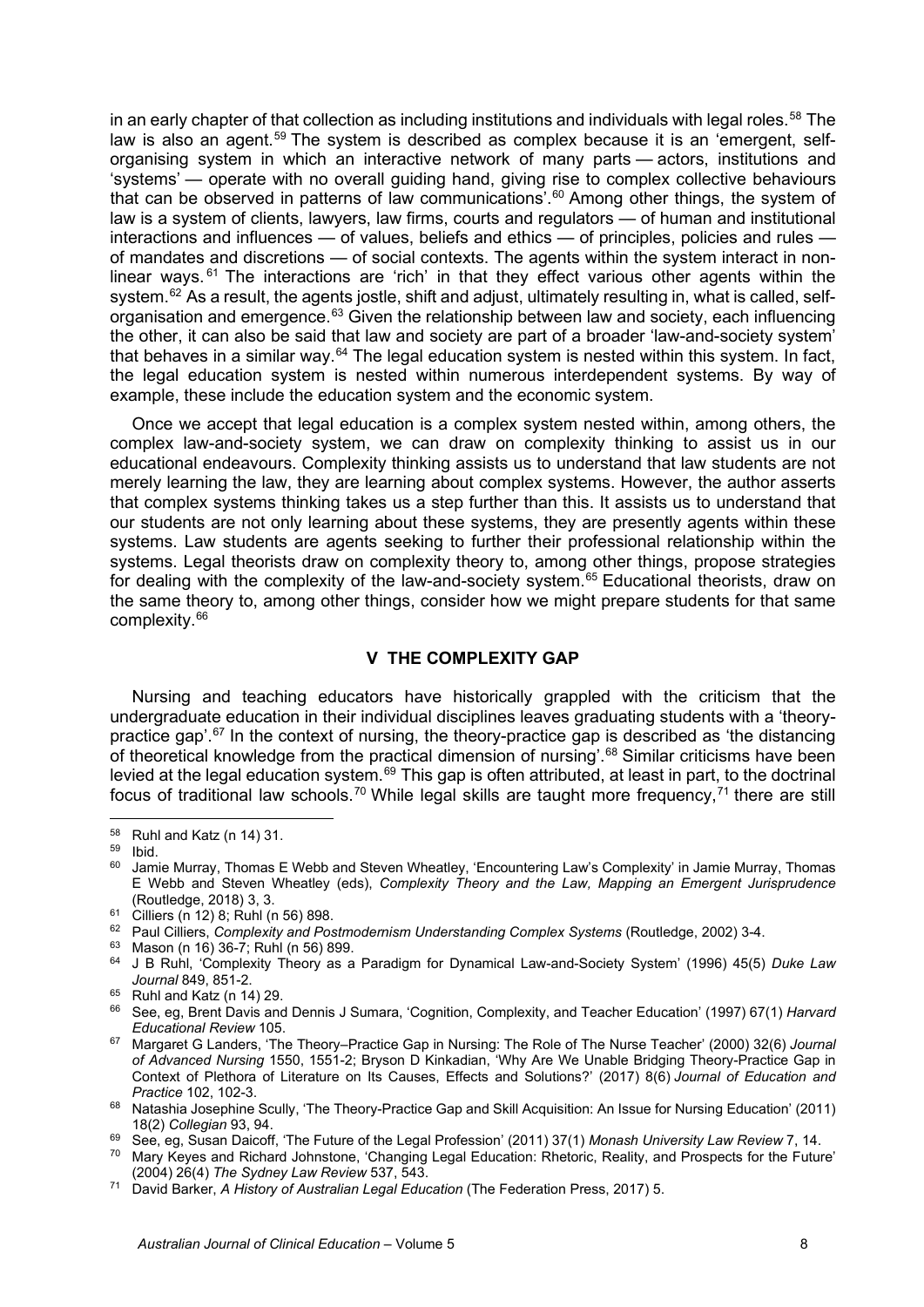significant gaps.<sup>[72](#page-10-0)</sup> This is especially the case in the context of a legal profession that is itself grappling to modernise, both from a technical and client services perspective.<sup>[73](#page-10-1)</sup> To the extent that students are exposed to context, it is principally theoretical.<sup>[74](#page-10-2)</sup> When the student transitions from the sub-system of legal education, there is a gap in their capability to practice within the law-andsociety system.

The theory-practice gap extends beyond a gap in practical skills. There is also a complexity gap.[75](#page-10-3) The assertion is that graduating students are underprepared for the complexity of the lawand-society system. Beckett and Hager state that 'universities readily atomize human performance into component parts.' [76](#page-10-4) In the traditional law school curriculum, learning is separated into doctrinal subjects. In Australia, this division usually mirrors, at least in part, the division of topics that appear in the Priestley 11. Legal educators teach knowledge, but they do not always teach students about its use.<sup>[77](#page-10-5)</sup> If students do learn how to use that knowledge, it is often lacking certain context. Legal educators ask students to research and write in response to self-contained hypothetical problems. Students are asked to engage with skills such as mooting, negotiation and client interviewing within simulated environments. No matter how authentic the simulations, some of the genuine complexity of client interaction and client care is lost.<sup>[78](#page-10-6)</sup> Also lost is the complexity of the inter-professional and other relationships that are often formed outside of the lawyer-client relationship.<sup>[79](#page-10-7)</sup> Further, the true complexity of law, which spans across and beyond the Priestley 11 divisions, and its operation within context, often escapes attention. Though simulations are often purposefully designed to reduce complexity in order to facilitate learning, we ought to quard against implementing such approaches across entire law programs.<sup>[80](#page-10-8)</sup> The learning that is delivered within the walls of the academy insulates the student from the realities of the complex system and much of what makes it complex.<sup>[81](#page-10-9)</sup>

The complexity gap is likely the result of the manner in which the systems have coevolved.<sup>[82](#page-10-10)</sup> The development of this gap is steeped in history and is complex in its own right.<sup>[83](#page-10-11)</sup> While some gap is to be expected, complexity theory assists us to understand that there will likely be systemic consequences (which might include major disruption or system failure) where there is insufficient

<span id="page-10-1"></span><span id="page-10-0"></span> $^{72}$  Daicoff (n 69) 14.

<sup>73</sup> See generally, New South Wales Law Society, *The Future of Law and Innovation in the Profession Report* (New South Wales Law Society, 2016).

<span id="page-10-2"></span><sup>74</sup> Julian Webb, 'Where the Action Is: Developing Artistry in Legal Education' (1995) 2(2) *International Journal of the Legal Profession* 187, 189.

<span id="page-10-3"></span> $75$  Many authors, such as Landers (n 67) 1550-1, state that the theory-practice gap results from, among other things, a failure to keep pace with increasing complexity. Ross (n 8) 787 discusses the early work of Professor Remington in identifying such a gap in the context of a graduating students' capability to work in the American criminal justice

<span id="page-10-4"></span>system.<br><sup>76</sup> David Beckett and Paul Hager, 'A Complexity Thinking Take on Thinking in the University' in Søren S E Bengtsen and Ronald Barnett, *The Thinking University: A Philosophical Examination of Thought and Higher Education* (Springer International Publishing, 2018) 137, 144. 77 Webb (n 74) 190.

<span id="page-10-6"></span><span id="page-10-5"></span><sup>&</sup>lt;sup>78</sup> Richard Grimes, 'The Theory and Practice of Clinical Legal Education' in Julian Webb and Caroline Maughan (eds), *Teaching Lawyers' Skills* (Butterworths, 1996) 138, 140; Nina W Tarr, 'Current Issues in Clinical Legal Education' (1993) 31(1) *Howard Law Journal* 31, 36; Lefroy and Yardley highlight some of the differences between simulation in medical education and practice in Janet Lefroy and Sarah Yardley, 'Embracing Complexity Theory Can Clarify Best Practice Frameworks for Simulation Education' (2015) 49(4) *Medical Education* 344, 345.

<span id="page-10-7"></span><sup>&</sup>lt;sup>79</sup> Taylor discusses interprofessional relationships between lawyers and social workers and advocates for interprofessional education in Sarah Taylor, 'Educating Future Practitioners of Social Work and Law: Exploring the Origins of Inter-Professional Misunderstanding' (2006) 28(6) *Children and Youth Services Review* 638, 639-40 and 649-50.<br><sup>80</sup> Ricca discusses the problems of complexity reduction in Bernard Ricca, 'Beyond Teaching Methods: A Complexity

<span id="page-10-8"></span>Approach' (2012) 9(2) *Complicity: An International Journal of Complexity and Education* 31, 35-6.

<span id="page-10-9"></span><sup>81</sup> Lyubov Laroche, Cynthia Nicol and Jolie Mayer-Smith, 'New Venues for Science Teacher Education: Self-Organizational Pedagogy on the Edge of Chaos' (2007) 4(1) *Complicity: An International Journal of Complexity and* 

<span id="page-10-10"></span><sup>&</sup>lt;sup>82</sup> Coevolution is discussed in Keith Morrison, 'Educational Philosophy and the Challenge of Complexity Theory' (2008) 40(1) *Educational Philosophy and Theory* 19, 20 and Keith Morrison, 'Complexity Theory and Education' (Conference Paper, APERA Conference, 28-30 November 2006) 3.

<span id="page-10-11"></span><sup>83</sup> See generally Barker (n 71).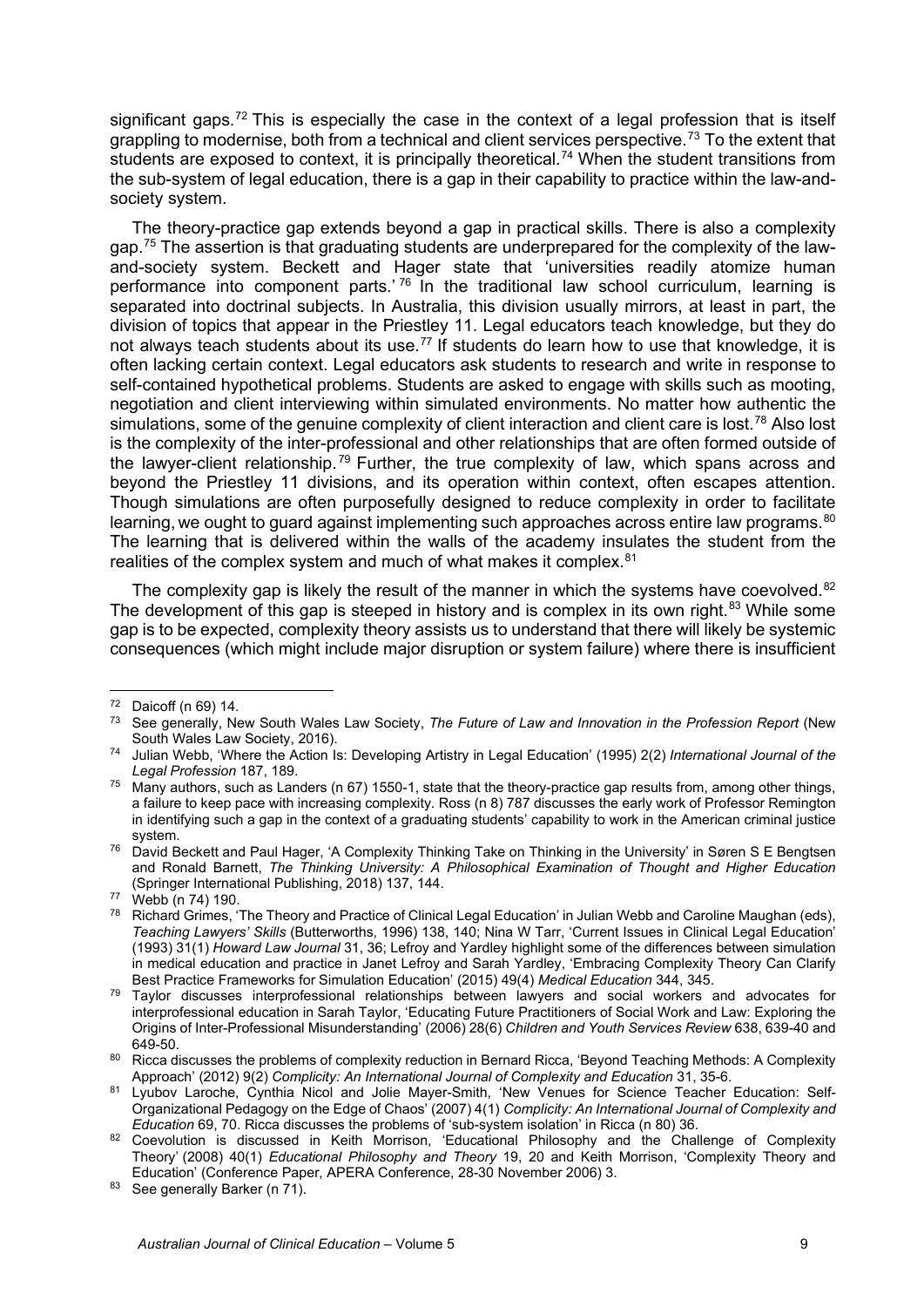adaption between interdependent systems.<sup>[84](#page-11-0)</sup> The author is not suggesting that legal education should necessarily accommodate the demands of the profession as this would be ignoring the fact that the system extends beyond the law system to include society and other systems.<sup>[85](#page-11-1)</sup> However, law schools ought to be aware of how they presently manage gaps, such as the one outlined above, so that they may recognise the potential value in doing so.

## **VI LAW CLINICS EDUCATING FOR COMPLEXITY THROUGH INTEGRATIVE LEARNING**

The 'systems approach' used in the design of the Frank J Remington Centre offers an insightful perspective.<sup>[86](#page-11-2)</sup> The complexity of the criminal justice system was recognised by the founder, who established the Centre with the specific objective of educating students for the complexity of that system.<sup>[87](#page-11-3)</sup> Even where law clinics are not launched with a complex-systems agenda in mind, complexity thinking nonetheless reveals the highly valuable role served by law clinics within the legal education system. While the law clinic experience educates for complexity in many ways, the author will focus on how the law clinic prepares students for the complexity of the law-and-society system through integrative learning.<sup>[88](#page-11-4)</sup> As the author progresses, she will also propose insights for clinical legal educators that are derived from existing complexity scholarship.

In its report titled 'Greater Expectations: A New Vison for Learning as a Nation Goes to College', the Association of American Colleges and Universities encourages tertiary education institutions to educate the 'intentional learner' who, among other things, stands out for 'being [an] integrative thinker… who can see connections in seemingly disparate information' and 'integrating knowledge of various types and understanding complex systems'.<sup>[89](#page-11-5)</sup> Integrative learning, in the form of Work Integrated Learning (WIL), is promoted in Australia in the 'National Strategy on Work Integrated Learning in University Education'.<sup>[90](#page-11-6)</sup> Integrative learning is now widely recognised as preparing students for a setting beyond formal education.<sup>[91](#page-11-7)</sup> Integrative learning, which is defined as a learning approach that 'develops the ability to make, recognize, and evaluate connections as a learning approach that develops the dominy to make, recegnize, and contexts connections among disparate concepts, fields, or contexts',<sup>[92](#page-11-8)</sup> is specifically recommended in preparing students for complexity.<sup>93</sup> Some of those who adhere to integrative learning methods in order to teach science, call this method 'connected science'.<sup>[94](#page-11-10)</sup> They emphasise an educator's role in 'help[ing] students create more than the sum of the parts'.<sup>[95](#page-11-11)</sup> In order to prepare students for complexity, legal educators should be drawing on these same principles to teach 'connected law'.

<span id="page-11-0"></span><sup>84</sup> These concepts are discussed in Marguerite Schneider and Mark Somers, 'Organizations as Complex Adaptive Systems: Implications of Complexity Theory for Leadership Research' (2006) 17(4) *The Leadership Quarterly* 351, 355.

<span id="page-11-1"></span><sup>85</sup> The disconnect between lawyers and society driving change in the industry is discussed in Diacoff (n 69) 14. While not the focus of this paper, an adaptive law curriculum is the focus of author's Doctor of Philosophy, which she is in

the process of completing.<br><sup>86</sup> The article by Ross (n 8) describes this approach.

<span id="page-11-4"></span><span id="page-11-3"></span><span id="page-11-2"></span><sup>&</sup>lt;sup>87</sup> Ibid 788.<br><sup>88</sup> Rosenau et al note that complexity science supports, among other things, integrative learning in Patricia Rosenau et al, 'Educating for Complexity In Nursing Practice: A Baccalaureate Curriculum Innovation' (2015) 1(3) *Quality Advancement in Nursing Education - Avancées en formation infirmière* 1, 2. The potential value of recognizing and

<span id="page-11-5"></span><sup>89</sup> Association of American Colleges and Universities, Greater Expectations A New Vision for Learning as a Nation

<span id="page-11-6"></span>*Goes to College* (National Panel Report, 2002) 21-2. 90 Universities Australia et al, 'National Strategy on Work Integrated Learning in University Education' (Pdf Document) <http://cdn1.acen.edu.au/wp-content/uploads/2015/03/National-WIL-Strategy-in-universityeducation-032015.pdf>.<br><sup>91</sup> Debra Humphreys, 'Why Integrative Learning? Why Now?' 2005 7(4) Peer Review 30, 30.

<span id="page-11-7"></span>

<sup>&</sup>lt;sup>92</sup> Mary Taylor Huber et al, 'Leading Initiatives for Integrative Learning' (2007) 93(2) *Liberal Education* 46, 46.

<span id="page-11-9"></span><span id="page-11-8"></span><sup>93</sup> William H Newell, 'Educating for a Complex World: Integrative Learning and Interdisciplinary Studies' (2010) 96(4) *Liberal Education* 6.

<span id="page-11-10"></span><sup>&</sup>lt;sup>94</sup> Tricia A Ferrett et al, *Connected Science Strategies for Integrative Learning in College* (Indiana University Press, 2013) viii.

<span id="page-11-11"></span> $95$  Ibid 15.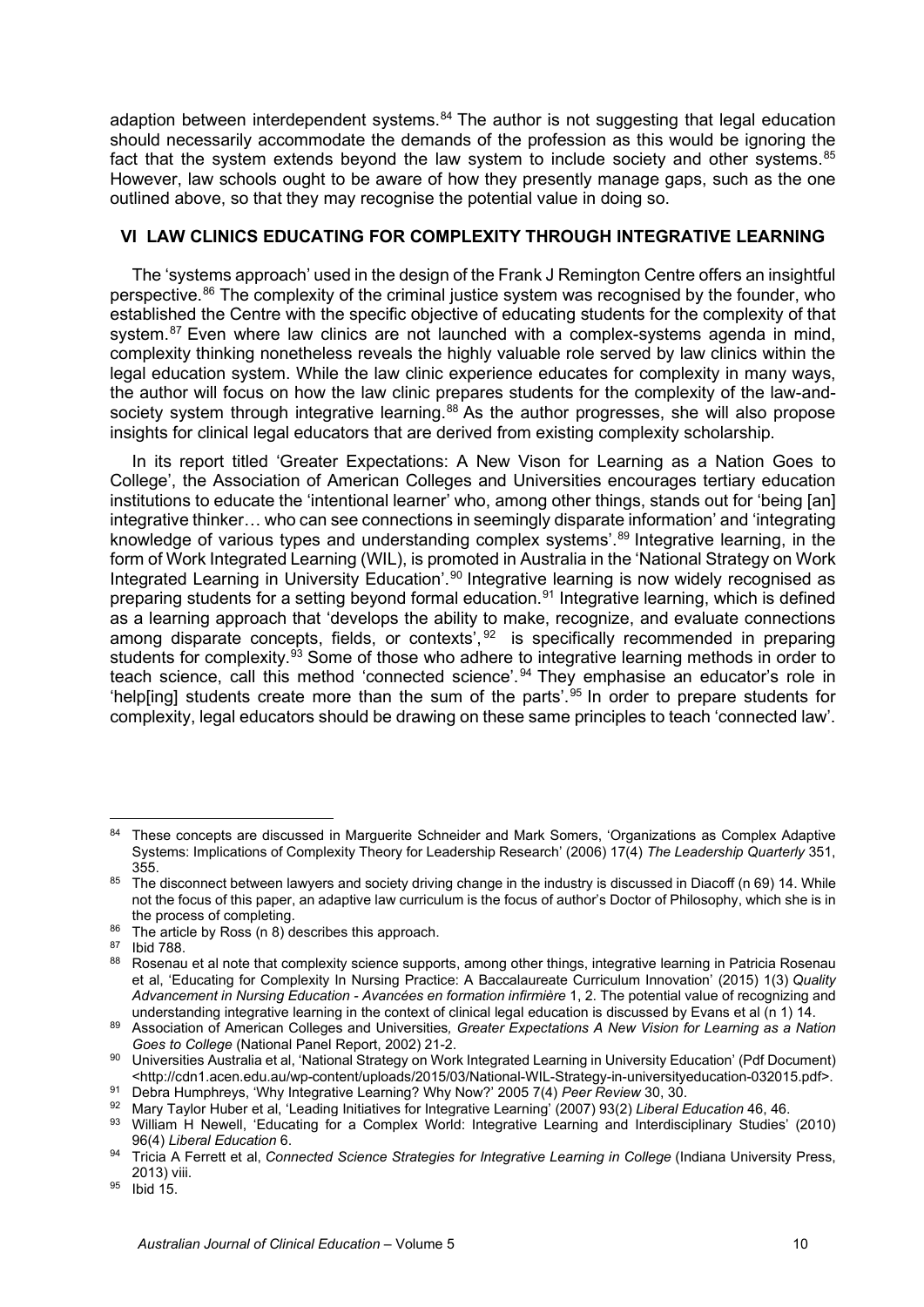It is understood that the human agents in a complex system derive a benefit from understanding the systems in which they operate. [96](#page-12-0) The law clinic provides students with opportunities to understand the human and non-human interrelations that exist outside of the academy. Wizner states that 'law students in the clinic learn that legal doctrine, rules, and procedure; legal theory; the planning and execution of legal representation of clients; ethical considerations; and social, economic and political implications of legal advocacy, are all fundamentally interrelated'.[97](#page-12-1)

The author suggests that law clinics should be acknowledged as performing an important function from a complexity perspective. Giddings describes the law clinic as 'an inherently integrative activity'.<sup>[98](#page-12-2)</sup> Schoo and Kumar's scholarship places the nursing clinical educator within the complex system.[99](#page-12-3) The authors refer to 'domains' instead of sub-systems and present a conceptual model where:

[Clinical educators are] at the centre of a complex and dynamic system spanning four domains and multiple levels. The four domains are: personal (encompassing personal/professional needs and expectations); health services (health agencies and their consumers); educational (education institutions and their health students); and societal (local community/region and government).<sup>[100](#page-12-4)</sup>

Schoo and Kumar identify that the nursing clinic creates a unique nexus between systems and emphasise the importance of the interrelationships within such a clinic.[101](#page-12-5) While these authors focus on the system from the perspective of the clinical educator, it is clear that the nursing student is also a beneficiary of this nexus. Similarly, the law clinic exposes the law student to various agents and interrelations within the law-and-society system. If the student is still situated within the legal education system, they are visiting experiences that occur beyond it. The student is placed within a collective of social agents (typically lawyers, clients and perhaps other students) that engage and respond to legal problems through an exchange within social and other networks.<sup>[102](#page-12-6)</sup> This includes working within wider information networks. As such, the law-andsociety system is made more transparent and the student better appreciates, at least in some way, their own relationship within that system.<sup>[103](#page-12-7)</sup>

Clinical educators will find value in turning to complexity theory to enhance their own understanding of these systems.<sup>[104](#page-12-8)</sup> Davis and Sumara identify a 'complexified awareness' as being critical to educators.<sup>[105](#page-12-9)</sup> Clinical educators may also share that approach with their students who will likely benefit from looking at the system from different vantage points.<sup>[106](#page-12-10)</sup> Given the complexity of the system, it is not possible to map the system with accuracy.<sup>[107](#page-12-11)</sup> However, students can begin to imagine the complexity of the system by attempting to visualise its human and non-

<span id="page-12-0"></span><sup>96</sup> Sarah Fraser and Trisha Greenhalgh, 'Coping with Complexity: Educating for Capability' (2001) 323 *British Medical Journal (Clinical Research Edition)* 799, 800; Mary W Chaffee and Margaret M McNeill, 'A Model of Nursing as a Complex Adaptive System' (2007) 55(5) *Nursing Outlook* 232, 236.

<span id="page-12-1"></span><sup>97</sup> Stephen Wizner, 'The Law School Clinic: Legal Education in the Interests of Justice' (2002) 70(1) *Fordham Law Review* 1929, 1930.

<span id="page-12-3"></span><span id="page-12-2"></span><sup>98</sup> Jeff Giddings, *Promoting Justice through Clinical Legal Education* (Justice Press, 2013) 27. 99 Adrian Schoo and Koshila Kumar, The Clinical Educator and Complexity: A Review' (2018) 15(4) *Clinical Teacher*

<span id="page-12-4"></span> $100$  Ibid.<br> $101$  Ibid 289.

<span id="page-12-6"></span><span id="page-12-5"></span><sup>102</sup> Fenwick presents this idea in the context of a workplace project in Tara Fenwick 'Reclaiming and Re-Embodying Experiential Learning through Complexity Science' (2003) 35(2) *Studies in the Education of Adults* 123, 130. <sup>103</sup> Ibid.

<span id="page-12-8"></span><span id="page-12-7"></span><sup>104</sup> Schoo and Kumar (n 99) 290; Tara Fenwick and Madeleine Abrandt Dahlgren, 'Towards Socio-Material Approaches<br>in Simulation-Based Education: Lessons from Complexity Theory' (2015) 49(4) Medical Education 359, 361.

<span id="page-12-9"></span><sup>&</sup>lt;sup>105</sup> Davis and Sumara (n 66) 120. Davis and Sumara state that 'complexified awareness' requires an understanding 'of how one exists simultaneously in and across [the] levels, and how part and whole co-emerge and cospecify one another'. 106 Steve Collins and Hermia Ting, 'Integrated School-Based Teacher Education: From Apprenticeship to a Complex

<span id="page-12-10"></span>Learning System' (2007) 14(1) *Complicity: An International Journal of Complexity and Education* 3, 12.

<span id="page-12-11"></span><sup>107</sup> Cilliers (n 12) 11-2; Mark Mason, 'Complexity Theory and Systemic Change in Education' in Tracy Burns and Florian Koster (eds), *Governing Education in a Complex World, Educational Research and Innovation* (OEDC Publishing, 2016) 41, 51.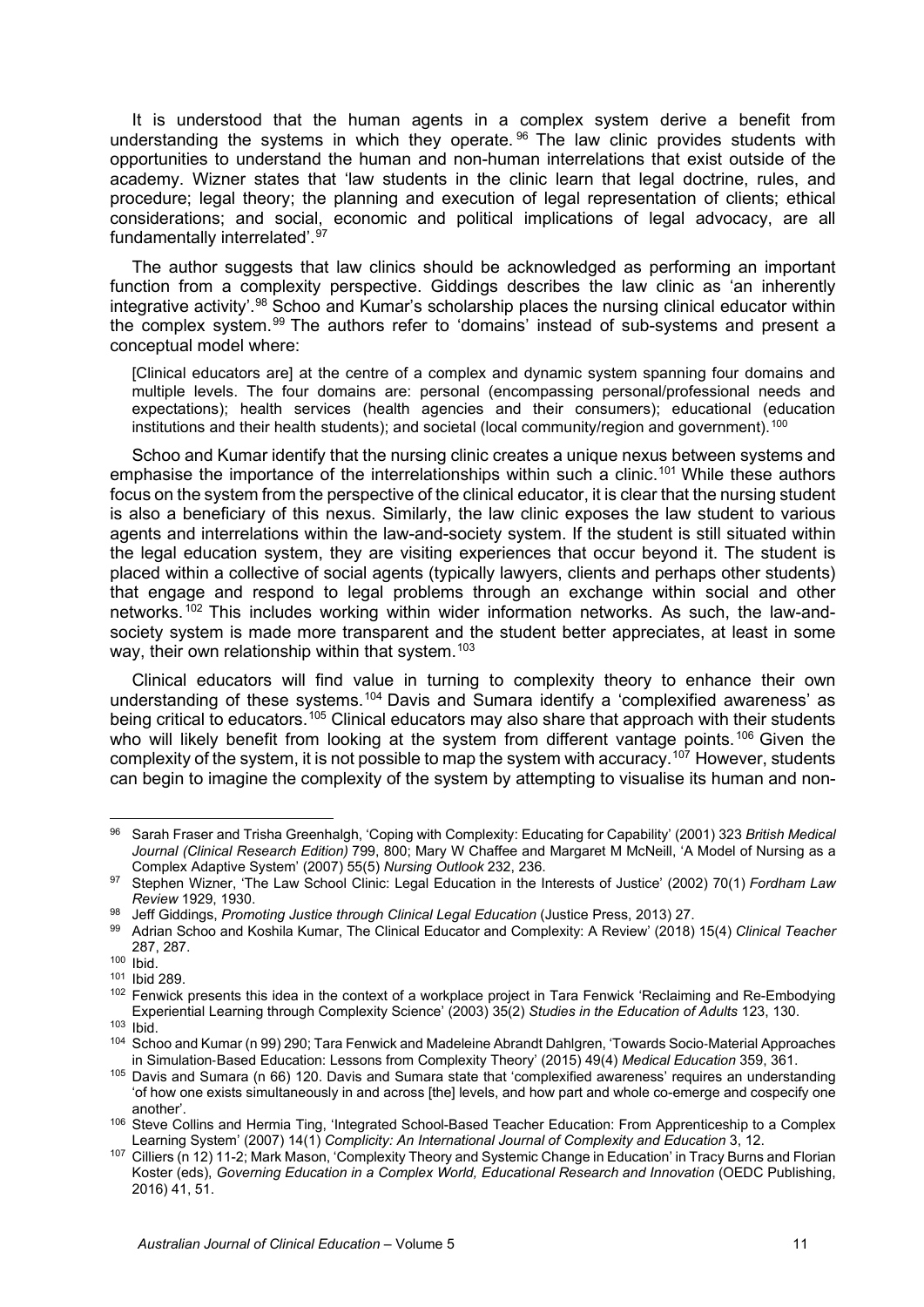human agents.<sup>[108](#page-13-0)</sup> Traditional organisational hierarchies and structures are useful, but not all encompassing[.109](#page-13-1) Law clinic students might consider the clinic as a starting point. Students might like to visualise the clinic and the extended system from their own perspective, the lawyer's perspective, the client's perspective and society's perspective.[110](#page-13-2) 

Students might gain further understanding if they are also provided with opportunities to engage beyond the law system.<sup>[111](#page-13-3)</sup> In the context of a law clinic that assists homeless persons, students might be encouraged to volunteer with or visit other homeless services, such as meal and accommodation services. The many clinical educators who do incorporate such exercises for the benefit of their students, may find some utility in explicitly linking these opportunities to, among other things, a complexity theory rationale.

Given the community service focus of many law clinics,  $112$  the student placed in a law clinic will likely be working with communities on service-orientated matters. Community service clinics have been recognised as a valuable integrative learning tool because they give students the opportunity to work with people from various demographics and to work among varying perspectives.[113](#page-13-5) In fact, Giddings refers to the community service law clinic as 'the integration of learning and service'.<sup>[114](#page-13-6)</sup> From a student's perspective, this occurs, in part, because they are asked to engage in furthering service objectives. Community service law clinics seat the student within a 'social justice setting', working on, for example, access to justice matters.<sup>[115](#page-13-7)</sup>

A community service law clinic also educates a student about the operation of complex systems in that the student engages with the laws impact within the wider law-and-society system. Each agent within a complex system exerts an effect on numerous other agents.<sup>[116](#page-13-8)</sup> This effect has the potential to flux across the system.<sup>[117](#page-13-9)</sup> Ross discusses this in the context of the American criminal justice system when she describes 'the decisions by an actor at any point affecting actors at other points'.<sup>[118](#page-13-10)</sup> Agent behaviours may lead to both large and small changes in the system, which may not be predicted ahead of time.<sup>[119](#page-13-11)</sup> Through their participation in a community service law clinic, a student will likely better appreciate that due to the complexity of the system, the actions of agents, even minor ones, can have unexpected, and sometimes major, flow-on effects. This is recognised by Copeland who says that 'a clinical course can offer students a first hand experience of the ways in which the legal system functions and fails, the way it denies some while benefiting others and how real people deal with issues'.<sup>[120](#page-13-12)</sup> The student might also be enabled to view their 'potential as a change agent' within the system.[121](#page-13-13) This will especially be the case where clinical legal educators engender student interest in undertaking such work again in the future.<sup>[122](#page-13-14)</sup>

Davis and Sumara are critical of the traits of clinical-type education that encourage students to merely copy or mimic the practitioners that they work with.<sup>[123](#page-13-15)</sup> It is, therefore, important that

<span id="page-13-0"></span><sup>&</sup>lt;sup>108</sup> Derived from an idea presented in Angus McMurty, 'Complexity Science and the Education of Interdisciplinary Health Teams' (Doctoral Theses, University of Alberta, 2007) 76-7 cited in Fenwick and Dahlgren (n 104) 361. 109 Ruhl and Katz (n 14) 32.

<span id="page-13-2"></span><span id="page-13-1"></span> $110$  Derived from an idea presented in McMurty (n 108) 76-7.

<span id="page-13-3"></span><sup>&</sup>lt;sup>111</sup> Derived from an idea presented in Collins and Ting (n 106) 12.

<span id="page-13-4"></span><sup>112</sup> Evans et al (n 1) 12-13.

<span id="page-13-5"></span><sup>113</sup> Newell (n 93) 8.

<sup>114</sup> Giddings (n 98) 27.

<span id="page-13-8"></span><span id="page-13-7"></span><span id="page-13-6"></span> $115$  Evans et al (n 1) 97.<br> $116$  Cilliers (n 12) 8.

<span id="page-13-9"></span><sup>117</sup> Ibid; Russ Marion, 'Organizational Leadership and Complexity Mechanisms' in Michael G Rumsey (ed), *The Oxford Handbook of Leadership* (Oxford University Press, 2013) 184, 185.<br><sup>118</sup> Ross (n 8) 786.

<span id="page-13-11"></span><span id="page-13-10"></span><sup>&</sup>lt;sup>119</sup> Russ Marion, *The Edge of Organization* (Sage Publications, 1999) 5-6.

<span id="page-13-12"></span><sup>120</sup> Anna Copeland, 'Clinical Legal Education within a Community Legal Centre Context' (2003) 10(3) *Elaw Journal: Murdoch University Electronic Journal of Law* 1, 5.

<span id="page-13-13"></span><sup>&</sup>lt;sup>121</sup> Jorm and Roberts (n 19) 399. Jorm and Roberts discuss a complexity approach to medical school assessments that, among other things, may see a shift toward 'reimagining students as reaching their future potential as change agents, who transform health systems and the lives of patients'.<br><sup>122</sup> Giddings (n 98) 50.

<span id="page-13-15"></span><span id="page-13-14"></span> $123$  Davis and Sumara (n 66) 106.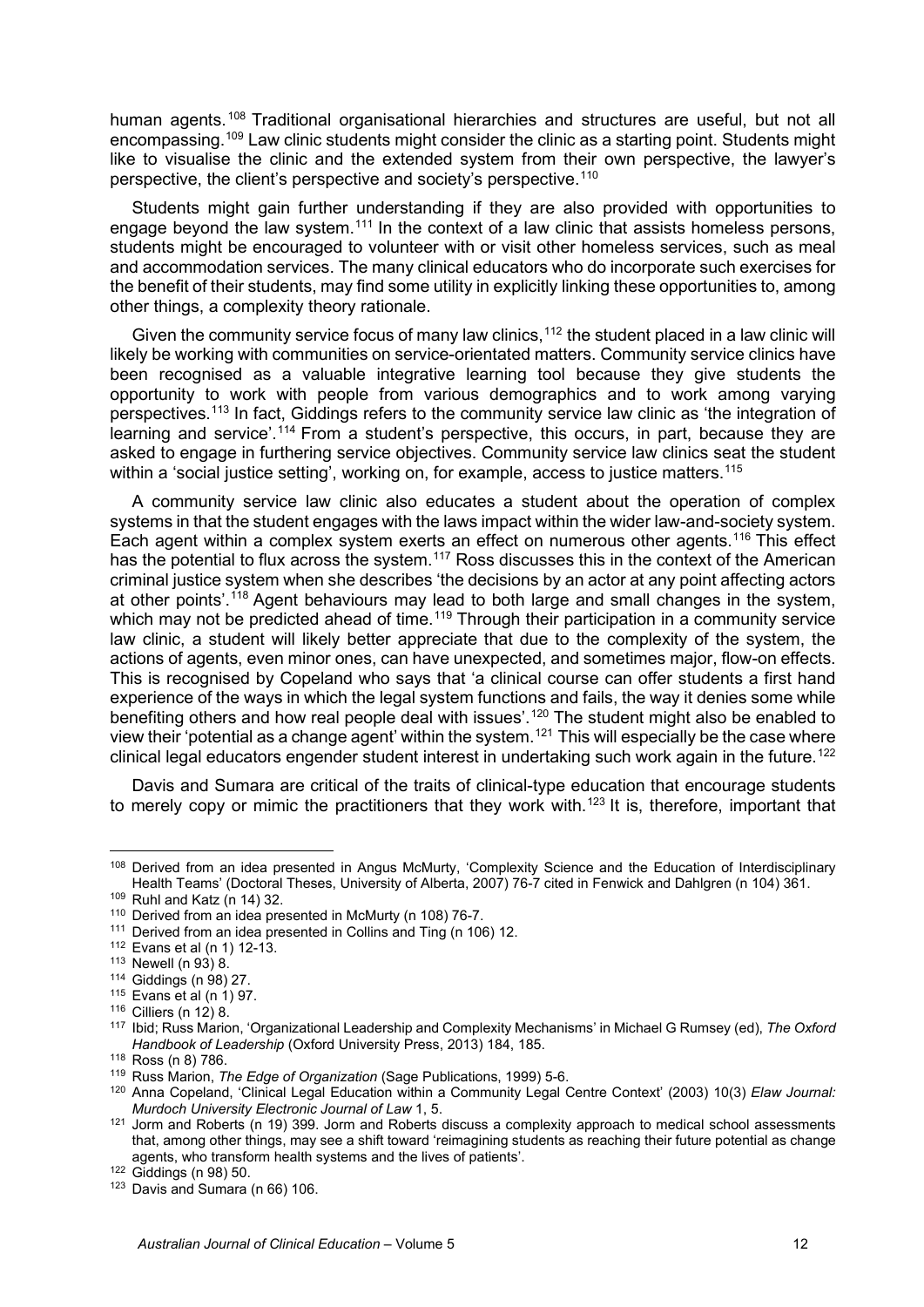students are given the freedom to, among other things, 'improvise' and 'take risks'.<sup>[124](#page-14-0)</sup> The author suggests that opportunities like this might be provided by encouraging students to contribute creatively to the system. New or transitory agents of the system should be valued for their potential to contribute new perspectives.<sup>[125](#page-14-1)</sup> The clinical educator encourages the student to contribute to the system by ensuring that the student is an active participant within the clinic environment. Clinical educators also provide students with their own debriefing and feedback opportunities. However, the clinical educator might also encourage innovative contributions, including those that might disrupt the system. Involving students in law reform projects seems like an obvious way of achieving this objective. However, encouraging students to develop reform ideas need not be limited to such projects. A student who is situated within the system, may have valuable ideas about how the law, or the processes used to administer the law, might be changed for the better. Ross provides an example of a student working within a department of corrections who made recommendations for improvements to the department's internal systems as part of a written assessment submitted to her clinical educators.<sup>[126](#page-14-2)</sup> These opportunities likely assist students to better value their role as change agents even where the ideas are presented directly to the clinical educator outside of the clinical setting. Of course, they must be designed so that they don't interfere with duties to the client, but perhaps these types of exercises might more readily find a home within clinical experiences and assessments.

Clinical experiences are sometimes criticised for their inability to provide students with a predictable and replicable experience, especially in relation to the tasks that they are engaged in from day to day.<sup>[127](#page-14-3)</sup> However, Fraser and Greenhalgh state that 'the imaginative dimension of professional capability is best developed through non-linear methods – those in which learners embrace a situation in all its holistic complexity'.<sup>[128](#page-14-4)</sup> In the context of legal education, Webb cautions us against an overuse of 'carefully mapped out learning' and suggests that we may be 'designing out those messy, unpredictable moments in learning'.[129](#page-14-5) While much of the traditional law school curriculum is linear, the law clinic experience is primarily non-linear. The experiences are non-linear because the problems have not been vetted or simplified.<sup>[130](#page-14-6)</sup> The interactions with the client are unprescribed, untidy and can require different responses.<sup>[131](#page-14-7)</sup> The client presents their problem in the complex way that is understood and felt by them.[132](#page-14-8) The emotions expressed are genuine and sometimes unexpected. The client's problem is a compound problem in that it is multifaceted and not created with a task or solution in mind.<sup>[133](#page-14-9)</sup> Uncertainty as to approach is possible and solutions have the potential to traverse doctrinal and interprofessional divisions.<sup>[134](#page-14-10)</sup> Provided that quality assurance is maintained,[135](#page-14-11) and that students are properly prepared and

<span id="page-14-0"></span><sup>124</sup> Lyubov Laroche, Cynthia Nicol and Jolie Mayer-Smith, 'New Venues for Science Teacher Education: Self-Organizational Pedagogy on the Edge of Chaos' (2007) 4(1) *Complicity: An International Journal of Complexity and* 

<span id="page-14-1"></span>*Education* 69, 70-1. 125 Alan Bleakley, 'Broadening Conceptions of Learning in Medical Education: The Message from Teamworking' (2006) 40(2) *Medical Education* 150, 155. 126 Ross (n 8) 790.

<span id="page-14-3"></span><span id="page-14-2"></span><sup>127</sup> See, eg, Paul Bergman 'Reflections on US Clinical Education' (2003) 10(1) *International Journal of the Legal Profession* 109, 112-4.

<span id="page-14-4"></span> $128$  Fraser and Greenhalgh (n 96) 801.<br> $129$  Webb (n 45).

<span id="page-14-6"></span><span id="page-14-5"></span><sup>130</sup> Evans et al (n 1) 160-1; Tarr (n 78) 36.

<span id="page-14-7"></span> $131$  Evans et al  $(n 1)$  160-1; The conversations with the client are similar to the doctor's conversations with the patient described in Sanjiv Ahluwalia and John Launer, 'Training for Complexity and Professional Judgement: Beyond Communication Skills Plus Evidence' (2012) 23(5) *Education for Primary Care* 317, 317.

<span id="page-14-8"></span><sup>132</sup> Evans et al (n 1) 160; Kosuri states that a law clinic 'adds the complexity of real life into the equation' in Praveen Kosuri, 'Losing My Religion: The Place of Social Justice in Clinical Legal Education' (2012) 32 *Boston College Journal of Law and Social Justice* 331, 337. The interpersonal learning objectives of clinical legal education are discussed in Carrie Menkel-Meadow, 'Two Contradictory Criticisms of Clinical Education: Dilemmas and Directions in Lawyering Education' (1986) 4 *Antioch Law Journal* 287, 290.

<span id="page-14-10"></span><span id="page-14-9"></span> $134$  Evans et al remind us that client problems are likely to involve different areas of law in Evans et al (n 1) 161.

<span id="page-14-11"></span><sup>135</sup> See, eg, Tertiary Quality and Standards Agency, *Guidance Note: Work Integrated Learning Version 1.2* (Guidance Note, 11 October 2007) and Adrian Evans et al 'Best Practices Australian Clinical Legal Education' Council of Australian Law Deans (Pdf Document, September 2012) <https://cald.asn.au/wp-content/ uploads/2017/11/Best-Practices-Australian-Clinical-Legal-Education-Sept-2012.pdf>.